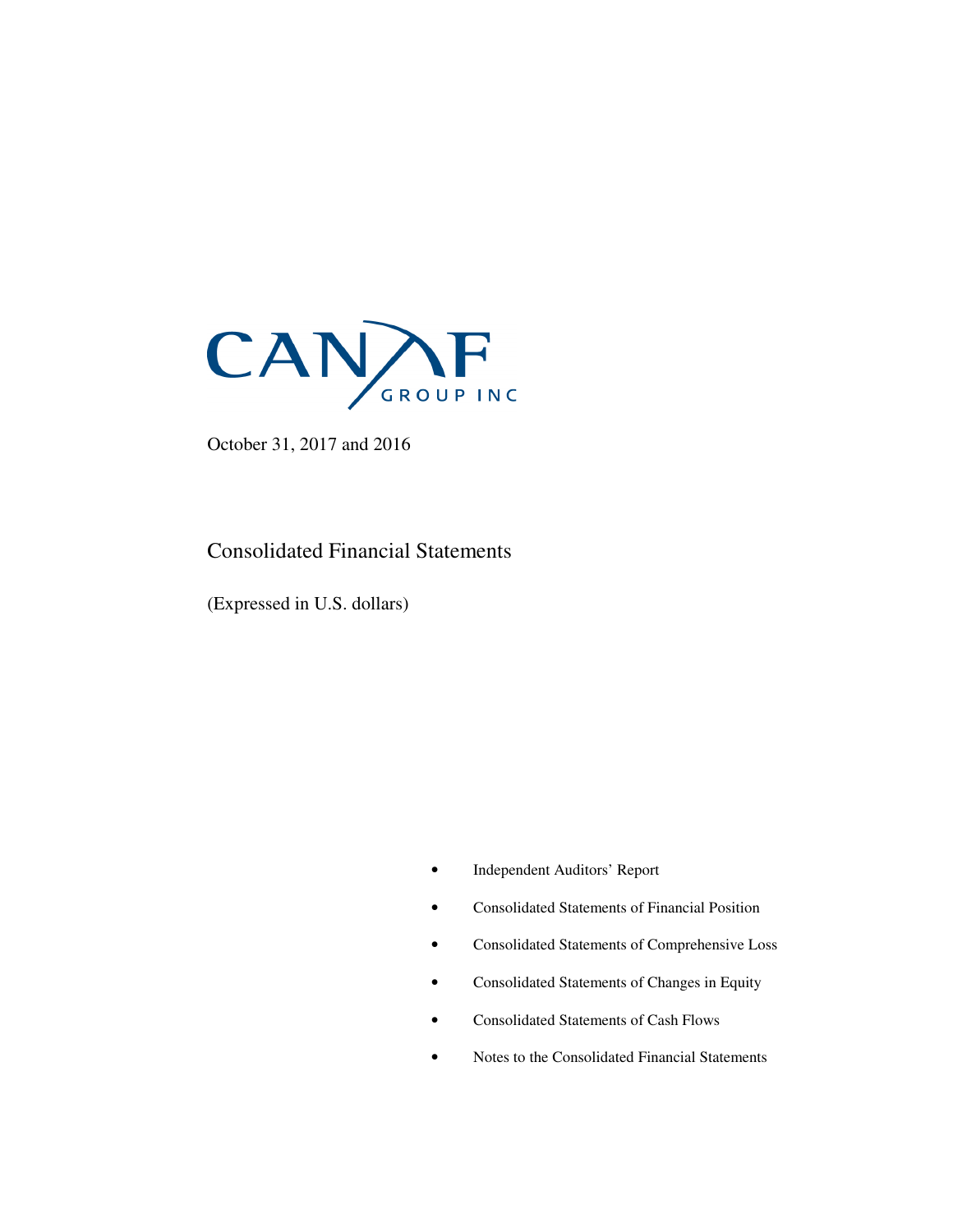# Independent Auditors' Report

#### To the Shareholders of: **CANAF GROUP INC.**

We have audited the accompanying consolidated financial statements of Canaf Group Inc. and its subsidiaries, which comprise the consolidated statements of financial position as at October 31, 2017 and 2016, and the consolidated statements of comprehensive loss, changes in equity, and cash flows for the years then ended, and a summary of significant accounting policies and other explanatory information.

#### **Management's Responsibility for the Consolidated Financial Statements**

Management is responsible for the preparation and fair presentation of these consolidated financial statements in accordance with International Financial Reporting Standards and for such internal control as management determines is necessary to enable the preparation of consolidated financial statements that are free from material misstatement, whether due to fraud or error.

#### **Auditors' Responsibility**

Our responsibility is to express an opinion on these consolidated financial statements based on our audits. We conducted our audits in accordance with Canadian generally accepted auditing standards. Those standards require that we comply with ethical requirements and plan and perform the audits to obtain reasonable assurance about whether the consolidated financial statements are free from material misstatement.

An audit involves performing procedures to obtain audit evidence about the amounts and disclosures in the consolidated financial statements. The procedures selected depend on the auditors' judgment, including the assessment of the risks of material misstatement of the consolidated financial statements, whether due to fraud or error. In making those risk assessments, the auditors consider internal control relevant to the entity's preparation and fair presentation of the consolidated financial statements in order to design audit procedures that are appropriate in the circumstances, but not for the purpose of expressing an opinion on the effectiveness of the entity's internal control. An audit also includes evaluating the appropriateness of accounting policies used and the reasonableness of accounting estimates made by management, as well as evaluating the overall presentation of the consolidated financial statements.

We believe that the audit evidence we have obtained is sufficient and appropriate to provide a basis for our audit opinion.

#### **Opinion**

In our opinion, the consolidated financial statements present fairly, in all material respects, the financial position of Canaf Group Inc. and its subsidiaries as at October 31, 2017 and 2016, and their financial performance and their cash flows for the years then ended, in accordance with International Financial Reporting Standards.

#### **Emphasis of Matter**

Without qualifying our opinion, we draw attention to Note 1 of the consolidated financial statements which indicates that Canaf Group Inc. and its subsidiaries are dependent on the operating cash flows from its coal processing business and are economically dependent on two customers.

WDM

Chartered Professional Accountants

Vancouver, British Columbia, Canada February 20, 2018

**SERVICE** 

**INTEGRITY** 

**TRUST** 



**SUITE 420 1501 WEST BROADWAY** VANCOUVER, BRITISH COLUMBIA CANADA V6J 4Z6

TEL: (604) 734-3247 FAX: (604) 734-4802 WWW.WDMCA.COM

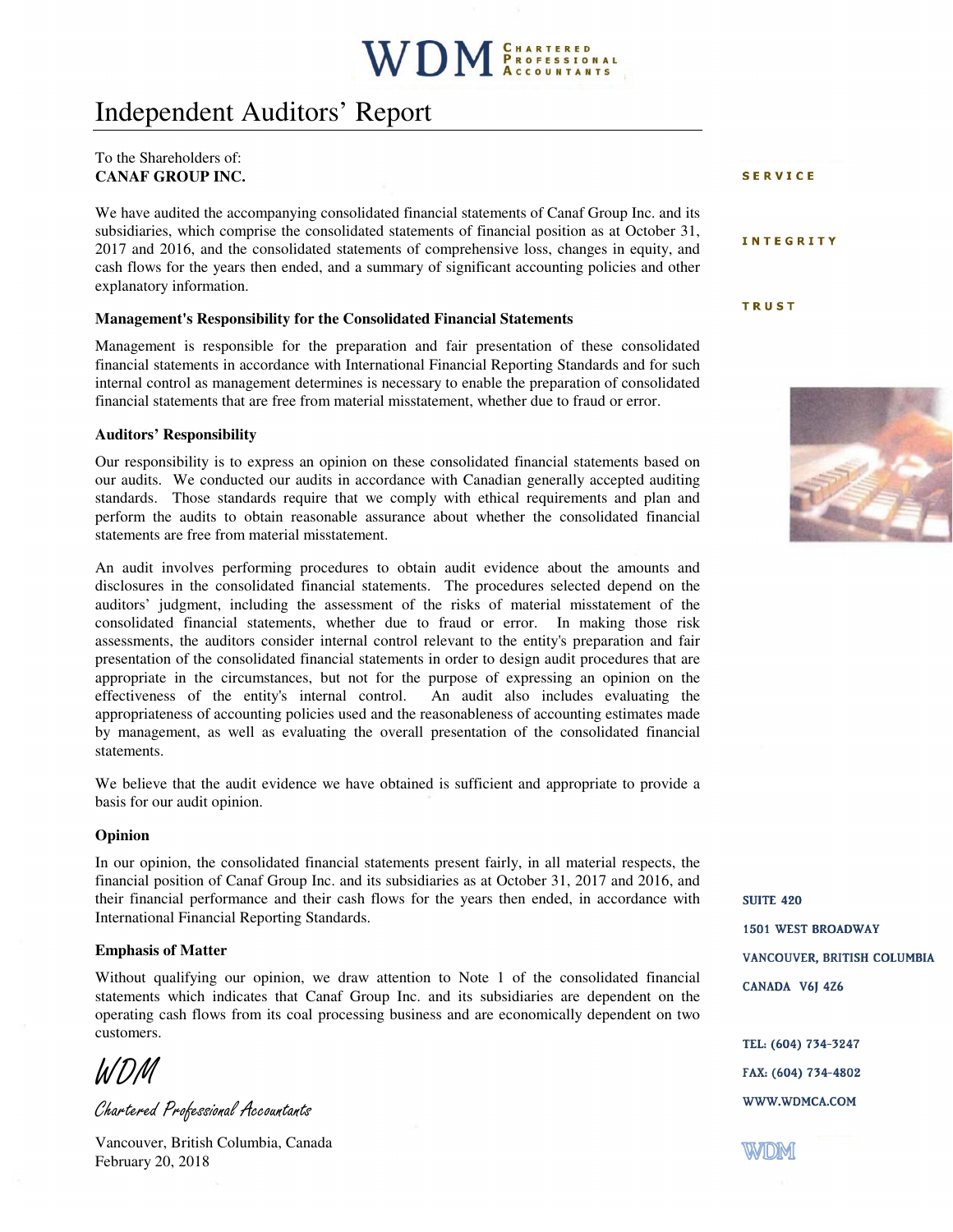## Consolidated Statements of Financial Position

As at October 31, 2017 and 2016

(Expressed in U.S. Dollars)

|                                                         | Note           | 2017<br>\$  | 2016<br>\$     |
|---------------------------------------------------------|----------------|-------------|----------------|
| <b>ASSETS</b>                                           |                |             |                |
| <b>CURRENT</b>                                          |                |             |                |
| Cash                                                    |                | 453,609     | 380,562        |
| <b>Trade Receivables</b>                                | 16             | 1,314,828   | 643,645        |
| <b>Sales Tax Receivable</b>                             | 5              | 357         | 17,870         |
| Inventories                                             | 6              | 472,221     | 403,329        |
| Prepaid Expense and Deposits                            |                | 36,220      | 27,220         |
|                                                         |                | 2,277,235   | 1,472,626      |
| <b>NON-CURRENT</b>                                      | $\overline{7}$ | 1,037,996   |                |
| Property, Plant and Equipment<br>Intangible             | 2(g)           | 1           | 1,256,691<br>1 |
|                                                         |                | 3,315,232   | 2,729,318      |
| <b>LIABILITIES</b>                                      |                |             |                |
| <b>CURRENT</b>                                          |                |             |                |
| Trade and Other Payables                                | $\,8\,$        | 757,875     | 540,065        |
| Sales Tax Payable                                       | 5              | 32,010      |                |
| <b>Income Taxes Payable</b>                             |                | 77,805      | 941            |
| <b>Current Portion of Bank Loan</b>                     | 9              | 310,819     | 298,244        |
| NON-CURRENT                                             |                | 1,178,509   | 839,250        |
| <b>Bank Loan</b>                                        | 9              | 106,063     | 403,986        |
| Deferred Tax Liability                                  | 12(b)          | 122,022     | 17,108         |
|                                                         |                | 1,406,594   | 1,260,344      |
| <b>SHAREHOLDERS' EQUITY</b>                             |                |             |                |
|                                                         | 10             |             |                |
| Share Capital<br>Accumulated Other Comprehensive Loss - |                | 8,079,463   | 8,079,463      |
| Foreign Currency Translation Reserve                    |                | (1,463,628) | (1,361,484)    |
| Deficit                                                 |                | (4,707,197) | (5,249,005)    |
|                                                         |                | 1,908,638   | 1,468,974      |
|                                                         |                | 3,315,232   | 2,729,318      |
|                                                         |                |             |                |

Nature of Operations (Note 1) Economic Dependence (Note 16) Commitment (Note 17) Segment Information (Note 18) Subsequent Event (Note 21)

The accompanying notes are an integral part of the consolidated financial statements.

Approved on Behalf of the Board:

*"Christopher Way" "Kevin Corrigan"*  Christopher Way, Director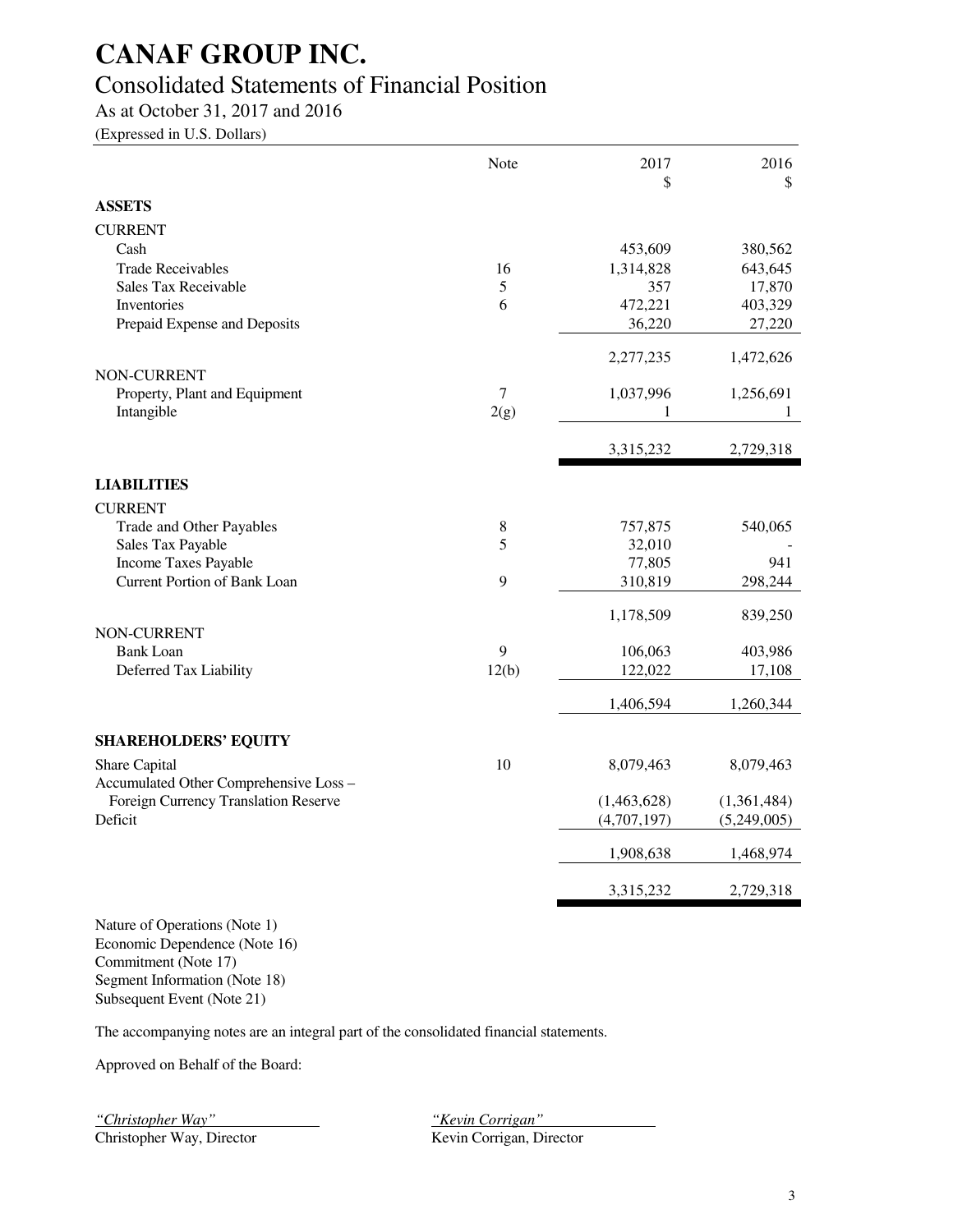# Consolidated Statements of Comprehensive Loss

For the Years Ended October 31, 2017 and 2016

(Expressed in U.S. Dollars)

|                                                                                           | Note  | 2017       | 2016                   |
|-------------------------------------------------------------------------------------------|-------|------------|------------------------|
|                                                                                           |       | \$         | \$                     |
| <b>SALES</b>                                                                              |       | 10,699,117 |                        |
| <b>COST OF SALES</b>                                                                      | 14    | 9,476,007  | 4,703,528<br>4,600,463 |
|                                                                                           |       |            |                        |
| <b>GROSS PROFIT</b>                                                                       |       | 1,223,110  | 103,065                |
| <b>EXPENSES</b>                                                                           |       |            |                        |
| General and Administrative                                                                | 15    | 417,951    | 372,842                |
| <b>Interest on Bank Loan</b>                                                              | 9     | 86,837     | 71,721                 |
|                                                                                           |       |            |                        |
|                                                                                           |       | 504,788    | 444,563                |
|                                                                                           |       |            |                        |
| <b>INCOME (LOSS) BEFORE OTHER ITEM</b>                                                    |       | 718,322    | (341, 498)             |
| <b>Interest Income</b>                                                                    |       | 17,962     | 29,280                 |
| <b>INCOME (LOSS) BEFORE INCOME TAXES</b>                                                  |       | 736,284    | (312, 218)             |
| Income Tax (Expense) Recovery                                                             | 12(a) | (194, 476) | 133,063                |
| <b>NET INCOME (LOSS) FOR THE YEAR</b>                                                     |       | 541,808    | (179, 155)             |
| <b>OTHER COMPREHENSIVE (LOSS) INCOME</b>                                                  |       |            |                        |
| Foreign Currency Translation (Loss) Gain                                                  |       | (102, 144) | 17,090                 |
| NET COMPREHENSIVE INCOME (LOSS) FOR THE YEAR                                              |       | 439,664    | (162,065)              |
| <b>BASIC AND DILUTED EARNINGS (LOSS) PER SHARE</b>                                        |       | 0.011      | (0.004)                |
| <b>WEIGHTED AVERAGE NUMBER OF COMMON SHARES</b><br><b>OUTSTANDING - BASIC AND DILUTED</b> |       | 47,426,195 | 47,426,195             |

The accompanying notes are an integral part of the consolidated financial statements.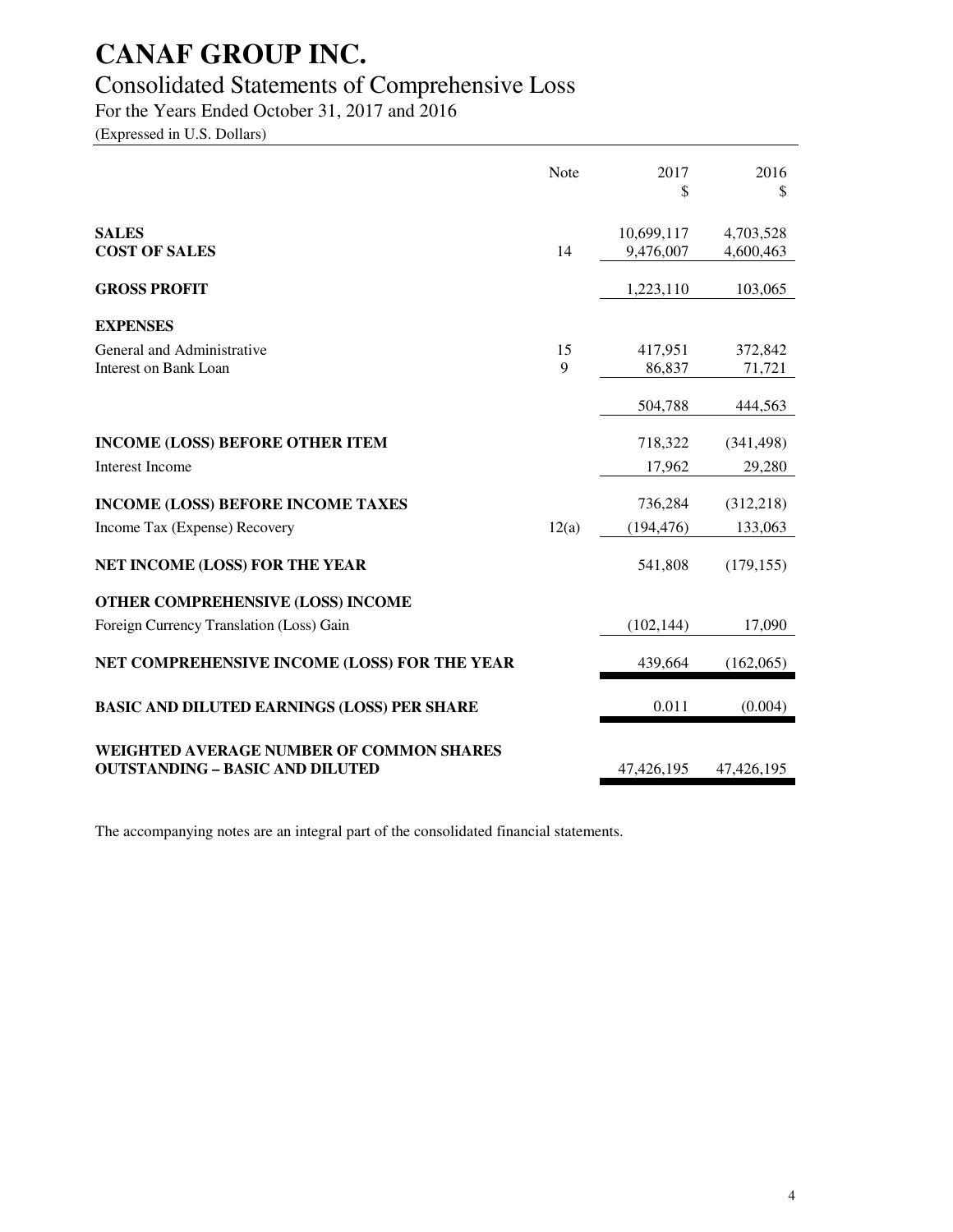## Consolidated Statements of Changes in Equity

For the Years Ended October 31, 2017 and 2016

(Expressed in U.S. Dollars)

|                                   | Number of<br><b>Common Shares</b> | <b>Share Capital</b> | Foreign Currency<br><b>Translation Reserve</b> | Deficit<br>\$ | Total Shareholders'<br>Equity |
|-----------------------------------|-----------------------------------|----------------------|------------------------------------------------|---------------|-------------------------------|
|                                   |                                   |                      | D                                              |               |                               |
| Balance, October 31, 2015         | 47,426,195                        | 8,079,463            | (1,378,574)                                    | (5,069,850)   | 1,631,039                     |
| Net Loss for the Year             |                                   |                      |                                                | (179, 155)    | (179, 155)                    |
| Foreign Currency Translation Gain |                                   |                      | 17,090                                         |               | 17,090                        |
| Balance, October 31, 2016         | 47,426,195                        | 8,079,463            | (1,361,484)                                    | (5,249,005)   | 1,468,974                     |
| Net Income for the Year           |                                   |                      |                                                | 541,808       | 541,808                       |
| Foreign Currency Translation Loss |                                   |                      | (102, 144)                                     |               | (102, 144)                    |
| Balance, October 31, 2017         | 47,426,195                        | 8,079,463            | (1,463,628)                                    | (4,707,197)   | 1,908,638                     |

The accompanying notes are an integral part of the consolidated financial statements.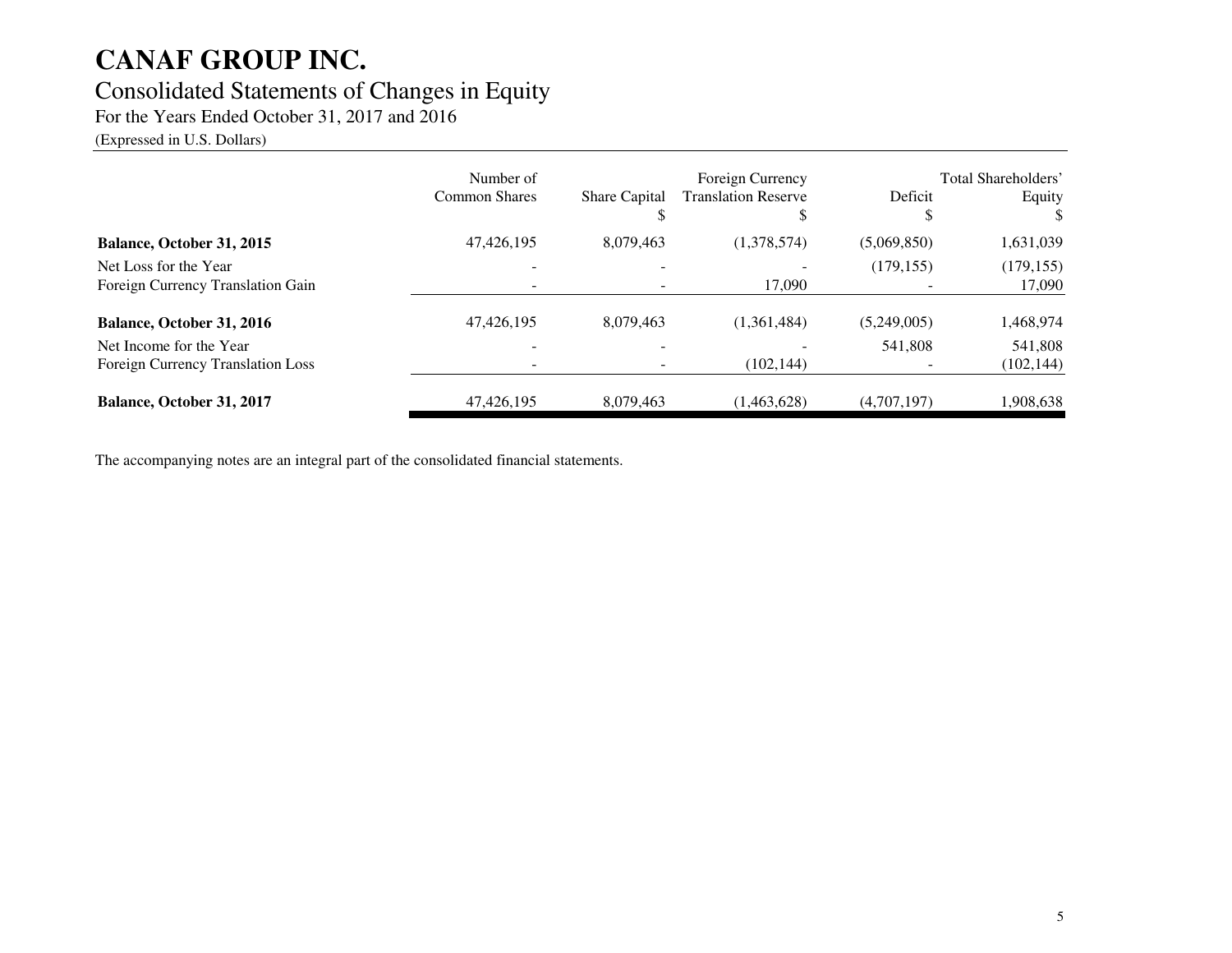## Consolidated Statements of Cash Flows

For the Years Ended October 31, 2017 and 2016

(Expressed in U.S. Dollars)

|                                             | Note  | 2017       | 2016       |
|---------------------------------------------|-------|------------|------------|
| <b>CASH PROVIDED BY (USED FOR):</b>         |       | \$         | \$         |
| <b>OPERATING ACTIVITIES</b>                 |       |            |            |
| Net Income (Loss) for the Year              |       | 541,808    | (179, 155) |
| Non-Cash Items                              |       |            |            |
| Depreciation – Cost of Sales                |       | 390,685    | 345,188    |
| Deferred Tax Expense (Recovery)             |       | 112,031    | (96, 745)  |
|                                             |       | 1,044,524  | 69,288     |
| Change in Non-Cash Working Capital Accounts | 13(a) | (457, 015) | (81,010)   |
|                                             |       | 587,509    | (11, 722)  |
| <b>FINANCING ACTIVITY</b>                   |       |            |            |
| Principal Repayments of Bank Loan           |       | (267, 038) | (248, 377) |
| <b>INVESTING ACTIVITY</b>                   |       |            |            |
| Purchase of Property, Plant and Equipment   |       | (222, 165) | (204, 423) |
|                                             |       |            |            |
| <b>INCREASE (DECREASE) IN CASH</b>          |       | 98,306     | (464, 522) |
| Effect of Exchange Rate Changes on Cash     |       | (25,259)   | (36, 238)  |
| Cash, Beginning of the Year                 |       | 380,562    | 881,322    |
| <b>CASH, END OF THE YEAR</b>                |       | 453,609    | 380,562    |

Supplemental Cash Flow Information (Note 13)

The accompanying notes are an integral part of the consolidated financial statements.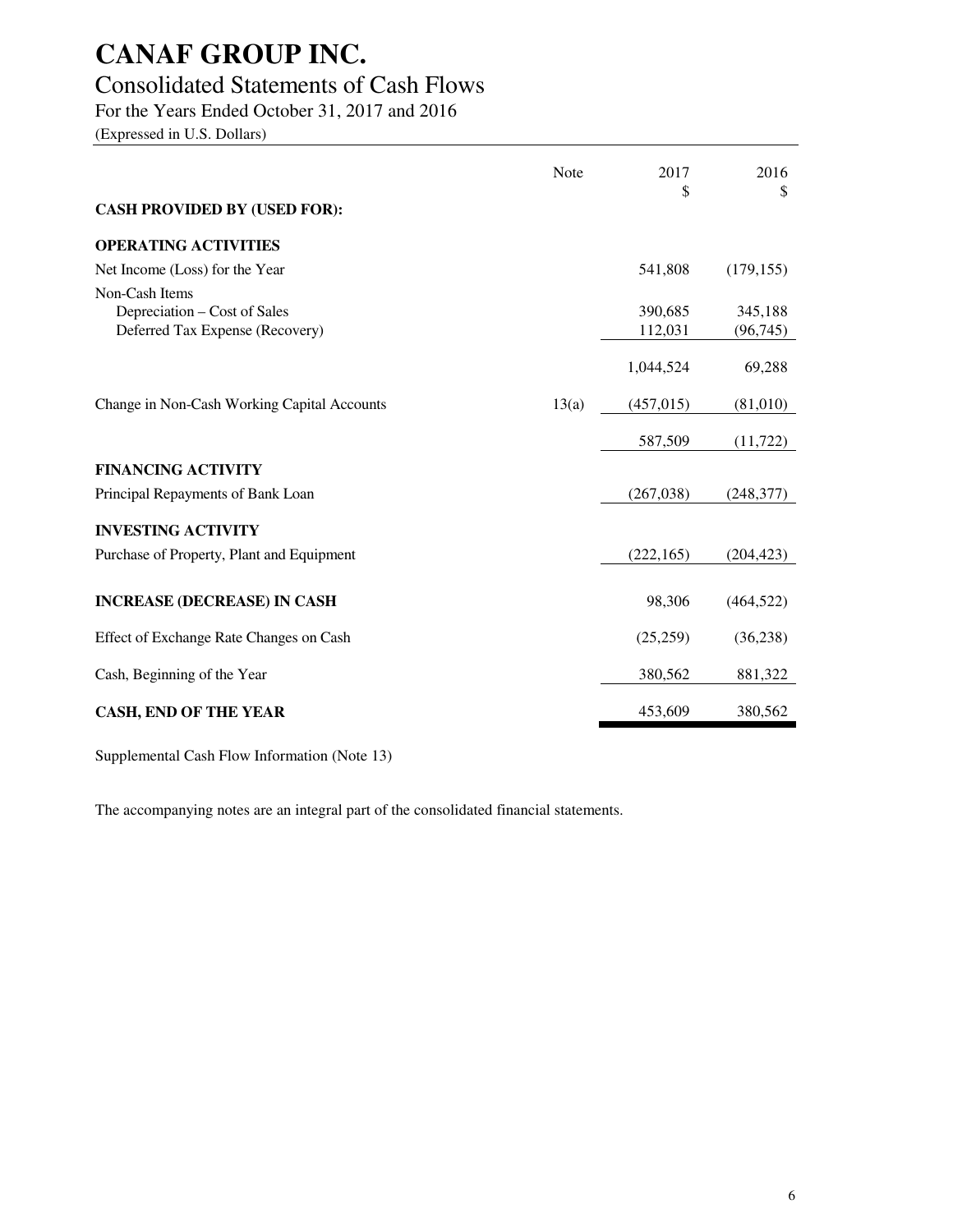### Notes to the Consolidated Financial Statements

For the Years Ended October 31, 2017 and 2016

(Expressed in U.S. Dollars)

#### **NOTE 1 – NATURE OF OPERATIONS**

Canaf Group Inc. (the "Company") is incorporated in the Province of Alberta and owns and operates a coal processing plant in South Africa which processes coal and coal products into calcine, a coke substitute with a high carbon content.

The head office, principal address, and records office of the Company are located at Suite 500 – 666 Burrard Street, Vancouver, British Columbia, Canada, V6C 3P6.

These consolidated financial statements have been prepared in accordance with International Financial Reporting Standards ("IFRS") on the basis that the Company is a going concern and will be able to meet its obligations and continue its operations for its next fiscal year.

The Company's ability to continue as a going concern is dependent upon its ability to generate profitable operations from its coal processing business. Sales of the Company are substantially derived from two customers, and as a result, the Company is economically dependent on these customers (Note 16). The Company is dependent on the operating cash flows from its coal processing business and the financial support of its shareholders and related parties to finance its operations and to discharge liabilities in the normal course of business. Loss of a customer or reduced sales from a customer may have a material adverse effect on the Company's financial condition.

The Company has working capital of \$1,098,726 as at October 31, 2017. Management believes that the Company has sufficient cash resources to meet its obligations for at least 12 months from the end of the reporting period.

#### **NOTE 2 – SIGNIFICANT ACCOUNTING POLICIES**

#### **a) Statement of Compliance**

The consolidated financial statements have been prepared in accordance with IFRS as issued by the International Accounting Standards Board ("IASB") and Interpretations of the International Financial Reporting Interpretations Committee ("IFRIC").

These consolidated financial statements were approved and authorized for issue by the Board of Directors on February 20, 2018.

#### **b) Basis of Preparation**

These consolidated financial statements have been prepared on a historical cost basis. Cost is the fair value of the consideration given in exchange for net assets.

#### **c) Basis of Consolidation**

These consolidated financial statements include the accounts of the Company and all its subsidiaries (collectively, the "Company"):

| Entity                                           | Country of Incorporation Holding |                | <b>Functional Currency</b> |
|--------------------------------------------------|----------------------------------|----------------|----------------------------|
| Canaf Group Inc.                                 | Canada                           | Parent Company | Canadian Dollar            |
| <b>Quantum Screening and Crushing</b>            | South Africa                     | $100\%$        | South African Rand         |
| (Proprietary) Limited                            |                                  |                |                            |
| Southern Coal (Proprietary) Limited South Africa |                                  | $100\%$        | South African Rand         |
| Canaf (SL) Limited                               | Sierra Leone                     | 51%            | Canadian Dollar            |
| Nabisoga Mining Ltd.                             | <b>United States</b>             | $100\%$        | Canadian Dollar            |
| Rwenzori Cobalt Company Ltd.                     | <b>United States</b>             | $100\%$        | Canadian Dollar            |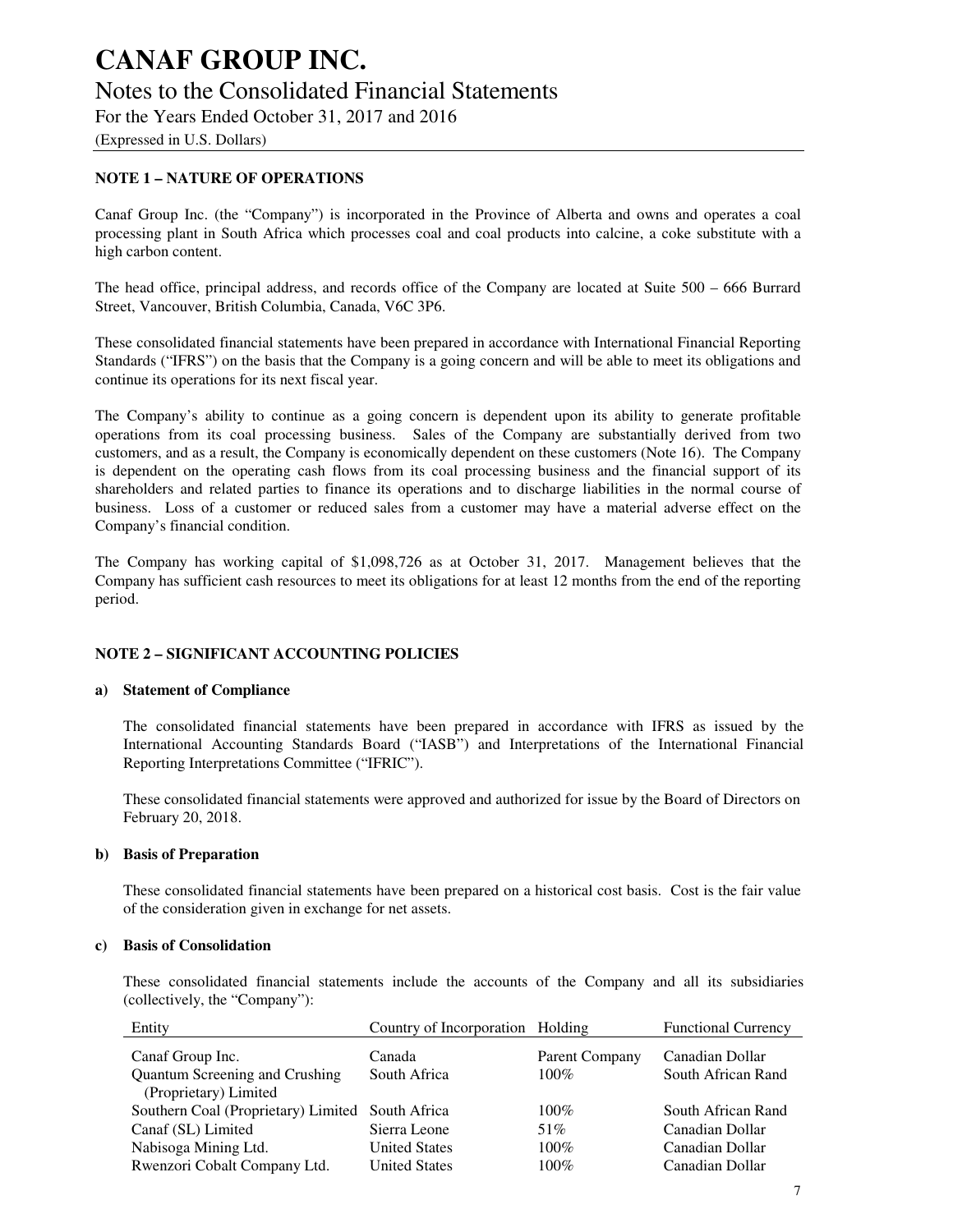## **CANAF GROUP INC.** Notes to the Consolidated Financial Statements For the Years Ended October 31, 2017 and 2016

(Expressed in U.S. Dollars)

#### **NOTE 2 – SIGNIFICANT ACCOUNTING POLICIES (Continued)**

#### **c) Basis of Consolidation (Continued)**

Intercompany balances and transactions are eliminated in preparing these consolidated financial statements. Canaf (SL) Limited, Nabisoga Mining Ltd., and Rwenzori Cobalt Company Ltd. are inactive subsidiaries.

#### **d) Foreign Currency**

These consolidated financial statements are presented in U.S. dollars. Each entity determines its own functional currency (Note 2(c)) and items included in the financial statements of each entity are measured using that functional currency.

#### **i) Transactions and Balances in Foreign Currencies**

Foreign currency transactions are translated into the functional currency of the respective entity, using the exchange rates prevailing at the dates of the transactions. Foreign exchange gains and losses resulting from the settlement of such transactions and from the remeasurement of monetary items at yearend exchange rates are recognized immediately in profit or loss.

Non-monetary items measured at historical cost are translated using the exchange rates at the date of the transaction and are not retranslated. Non-monetary items measured at fair value are translated using the exchange rates at the date when fair value was determined.

#### **ii) Foreign Operations**

On consolidation, the assets and liabilities of foreign operations are translated into Canadian dollars from their functional currency at the exchange rate prevailing at the reporting date and their income statements are translated at the exchange rate prevailing at the dates of the transactions. The exchange differences arising on the translation are recognized in other comprehensive income and accumulated in the foreign currency translation reserve in equity. On disposal of a foreign operation, the component of other comprehensive income relating to that particular foreign operation is recognized in earnings as part of the gain or loss on disposal.

#### **e) Inventories**

Inventories consist of raw materials and finished goods (calcine) and are valued at the lower of cost and estimated net realizable value. Estimated net realizable value is the estimated selling price in the ordinary course of business less any cost of disposal.

Cost is determined on the following basis: Raw materials and packing material are valued at average cost. Finished goods are valued at raw material cost plus labour cost and an appropriate portion of the related fixed and variable manufacturing overhead expenses based on normal capacity.

Cost of sales is determined on a weighted average cost basis and includes transportation and handling costs.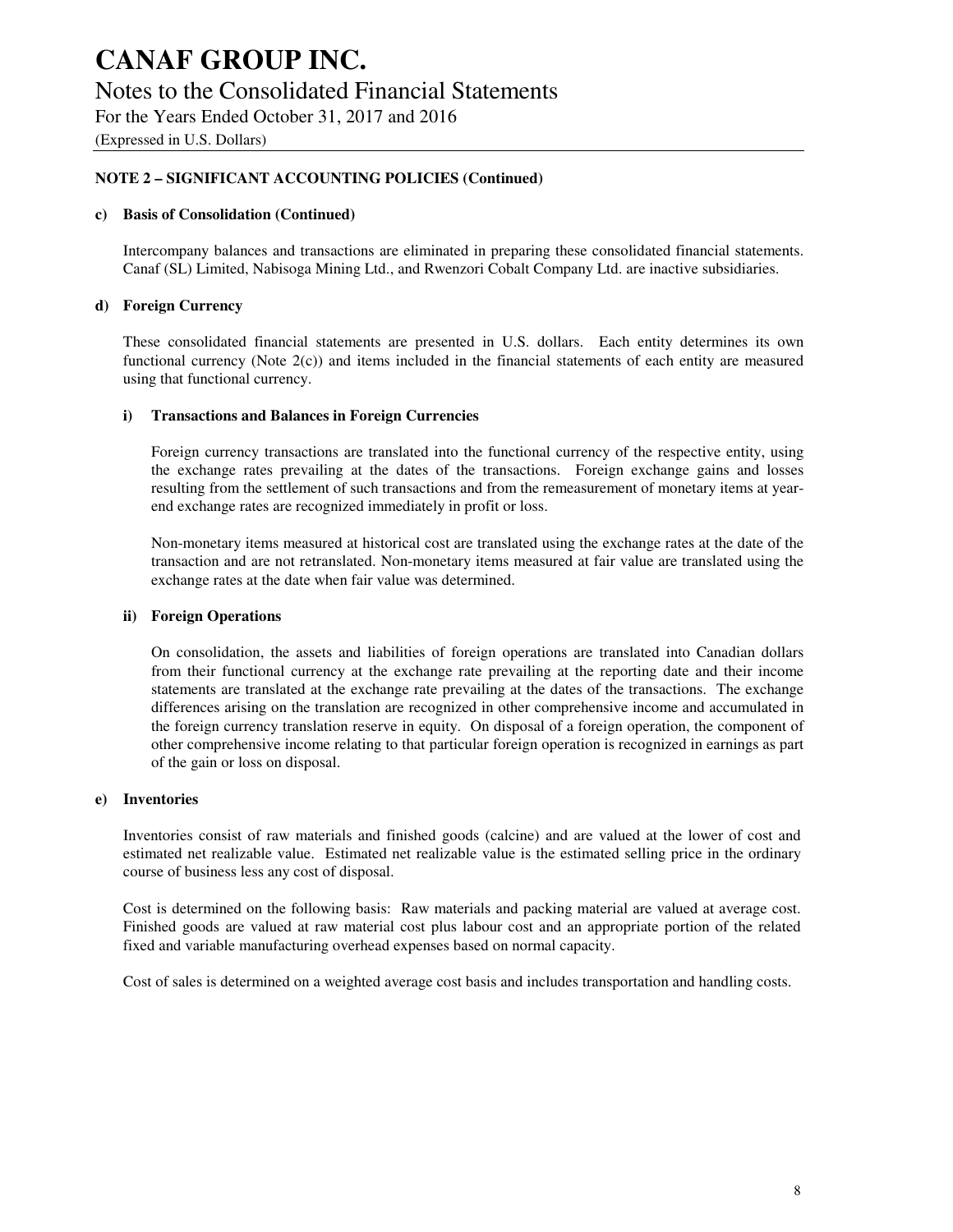## **CANAF GROUP INC.** Notes to the Consolidated Financial Statements For the Years Ended October 31, 2017 and 2016

(Expressed in U.S. Dollars)

#### **NOTE 2 – SIGNIFICANT ACCOUNTING POLICIES (Continued)**

#### **f) Property, Plant and Equipment**

Property, plant and equipment are recorded at cost less accumulated depreciation and accumulated impairment losses.

Depreciation is recognized to write off the cost of the property, plant and equipment less their residual values over their useful lives using the straight line method at the following rates, except in the year of acquisition, when one half of the rates are used:

| 3 Years |
|---------|
| 5 Years |
| 5 Years |
| 5 Years |
| 5 Years |
|         |

An item of property, plant and equipment is derecognized upon disposal or when no future economic benefits are expected to arise from the continued use of the asset. Any gain or loss arising on the disposal or retirement of an item of property, plant and equipment is determined as the difference between the sales proceeds and the carrying amount of the asset and is recognized in profit or loss.

#### **g) Intangible Assets**

Intangible assets represent the identifiable value of customer contracts acquired on the purchase of the South African subsidiary in 2007. On October 31, 2008, the Company wrote down the carrying value of its intangible assets to a nominal amount.

#### **h) Impairment of Non-Current Assets**

At the end of each reporting period, the Company reviews the carrying amounts of its non-current assets to determine whether there is any indication that those assets have suffered an impairment loss. Individual assets are grouped together as a cash generating unit for impairment assessment purposes at the lowest level at which there are identifiable cash flows that are independent from other group assets.

If any such indication of impairment exists, the Company makes an estimate of its recoverable amount. The recoverable amount is the higher of fair value less costs to sell and value in use. Where the carrying amount of a cash generating unit exceeds its recoverable amount, the cash generating unit is considered impaired and is written down to its recoverable amount. In assessing the value in use, the estimated future cash flows are adjusted for the risks specific to the cash generating unit and are discounted to their present value with a discount rate that reflects the current market indicators.

Where an impairment loss subsequently reverses, the carrying amount of the cash generating unit is increased to the revised estimate of its recoverable amount, to the extent that the increased carrying amount does not exceed the carrying amount that would have been determined had no impairment loss been recognized for the cash generating unit in prior years. A reversal of an impairment loss is recognized as income immediately.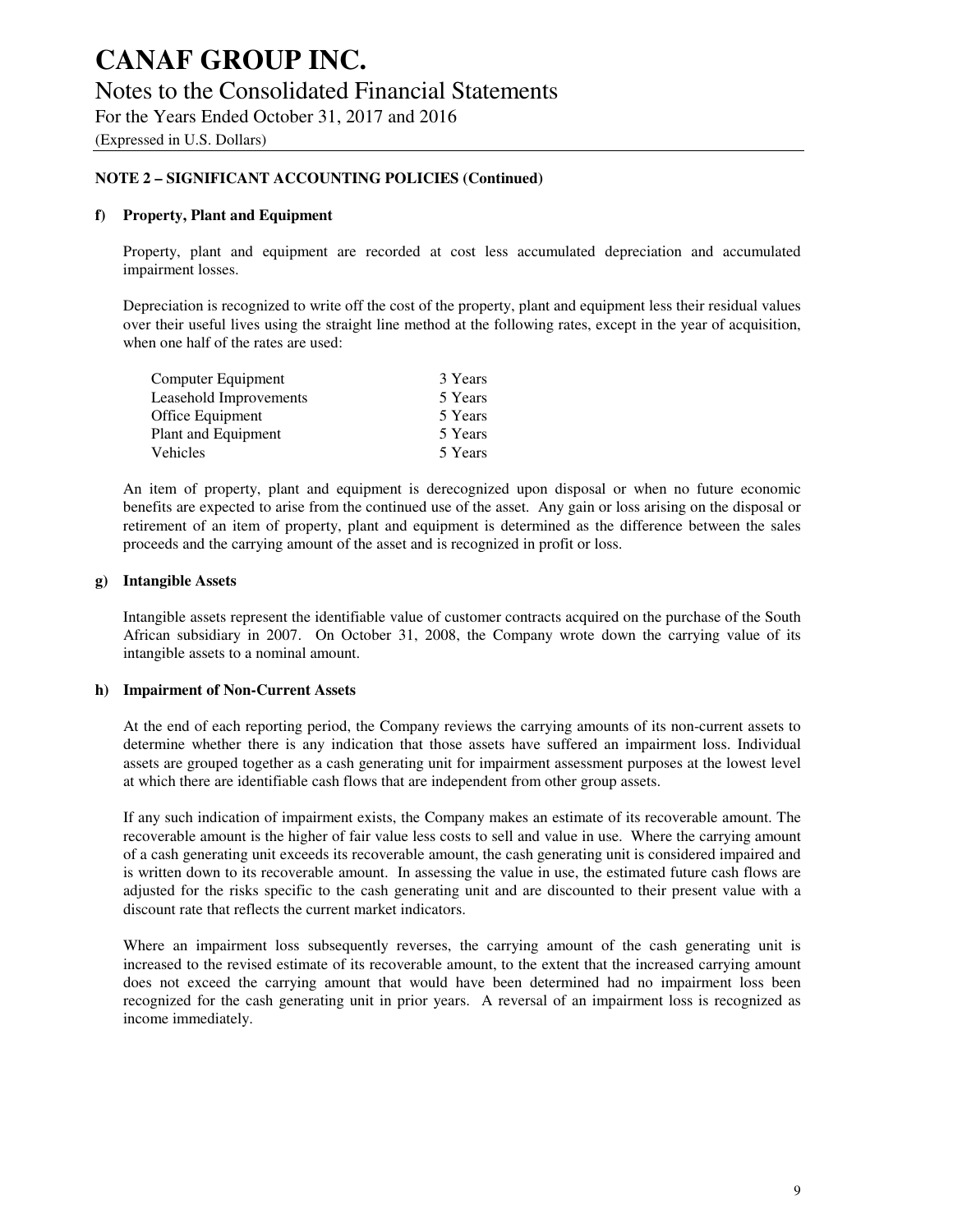## **CANAF GROUP INC.** Notes to the Consolidated Financial Statements

For the Years Ended October 31, 2017 and 2016

(Expressed in U.S. Dollars)

#### **NOTE 2 – SIGNIFICANT ACCOUNTING POLICIES (Continued)**

#### **i) Revenue Recognition**

Revenue from the sale of calcine is recognized upon transfer of title which is completed when the physical product is delivered to customers and collection is reasonably assured. Interest and other income are recognized when earned and collection is reasonably assured.

#### **j) Provisions**

Provisions are recognized when the Company has a present legal or constructive obligation as a result of a past event, it is probable that an outflow of resources embodying economic benefits will be required to settle the obligation, and a reliable estimate can be made of the amount of the obligation. The amount recognized as a provision is the best estimate of the consideration required to settle the present obligation at the end of the reporting period, taking into account the risks and uncertainties surrounding the obligation. As at October 31, 2017 and 2016, the Company has no material provisions.

#### **k) Share Capital**

Share capital includes cash consideration received for share issuances, net of commissions and issue costs. Common shares issued for non-monetary consideration are recorded at their fair market value based upon the trading price of the Company's shares on the TSX Venture Exchange on the date of the agreement.

#### **l) Share-Based Payments**

The fair value method of accounting is used for share-based payment transactions. Under this method, the cost of stock options and other share-based payments is recorded based on the estimated fair value using the Black-Scholes option pricing model at the grant date and is charged to profit over the vesting period. The amount recognized as an expense is adjusted to reflect the number of equity instruments expected to vest.

Upon the exercise of stock options and other share-based payments, consideration received on the exercise of these equity instruments is recorded as share capital and the related share-based payment reserve is transferred to share capital.

#### **m) Earnings per Common Share**

Basic earnings per share is calculated by dividing the net income available to common shareholders by the weighted average number of common shares outstanding during the year. Diluted earnings per share is computed in accordance with the treasury stock method and based on the weighted average number of common shares and dilutive equity instruments. Diluted loss per share is the same as basic loss per share, as the issuance of shares on the exercise of stock options and share purchase warrants is anti-dilutive.

#### **n) Income Taxes**

Tax expense recognized in profit or loss comprises the sum of deferred tax and current tax not recognized in other comprehensive income or directly in equity.

#### **i) Current Income Tax**

Current income tax assets and/or liabilities comprise those claims from, or, obligations to, fiscal authorities relating to the current or prior reporting periods that are unpaid at the reporting date. Current tax is payable on taxable profit, which differs from profit or loss in the consolidated financial statements. Calculation of current tax is based on tax rates and tax laws that have been enacted or substantively enacted by the end of the reporting period.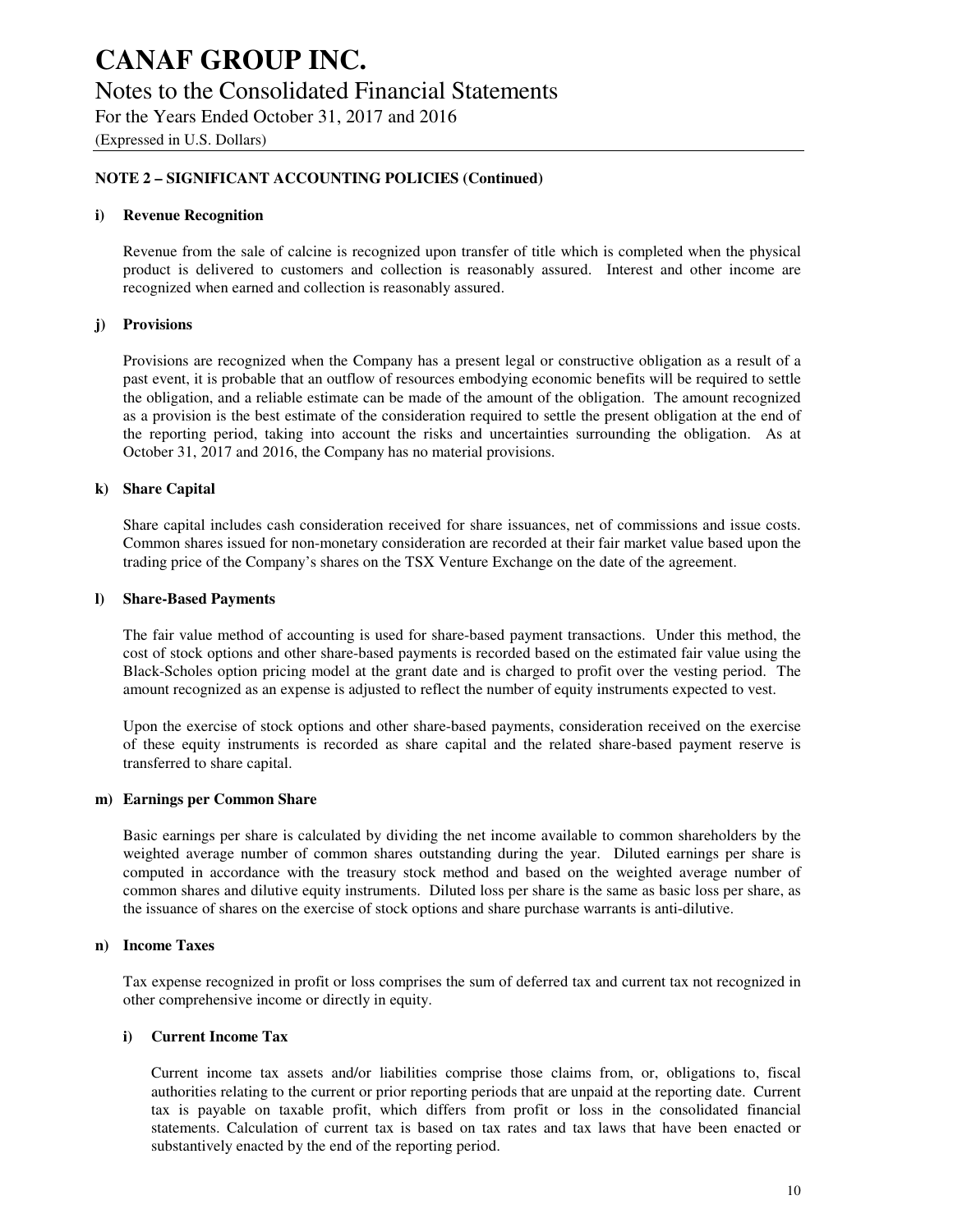### Notes to the Consolidated Financial Statements

For the Years Ended October 31, 2017 and 2016

(Expressed in U.S. Dollars)

#### **NOTE 2 – SIGNIFICANT ACCOUNTING POLICIES (Continued)**

#### **n) Income Taxes (Continued)**

#### **ii) Deferred Income Tax**

Deferred income taxes are calculated using the liability method on temporary differences between the carrying amounts of assets and liabilities and their tax bases. Deferred tax assets and liabilities are calculated, without discounting, at tax rates that are expected to apply to their respective period of realization, provided they are enacted or substantively enacted by the end of the reporting period. Deferred tax liabilities are always provided for in full.

Deferred tax assets are recognized to the extent that it is probable that they will be able to be utilized against future taxable income. Deferred tax assets and liabilities are offset only when the Company has a right and intention to offset current tax assets and liabilities from the same taxation authority.

Changes in deferred tax assets or liabilities are recognized as a component of tax income or expense in profit or loss, except where they relate to items that are recognized in other comprehensive income or directly in equity, in which case the related deferred tax is also recognized in other comprehensive income or equity, respectively.

#### **o) Financial Instruments**

Financial assets and financial liabilities are recognized when the Company becomes a party to the contractual provisions of the financial instrument.

Financial assets and financial liabilities are initially measured at fair value. Transaction costs that are directly attributable to the acquisition or issue of financial assets and financial liabilities (other than financial assets and financial liabilities classified at fair value through profit or loss) are added to, or deducted from, the fair value of the financial assets or financial liabilities, as appropriate, on initial recognition. Transaction costs directly attributable to the acquisition of financial assets or financial liabilities classified at fair value through profit or loss are recognized immediately in profit or loss.

Financial assets and financial liabilities are measured subsequently as described below. The Company does not have any derivative financial instruments.

#### **i) Financial Assets**

For the purpose of subsequent measurement, financial assets, other than those designated and effective as hedging instruments, are classified into the following categories upon initial recognition:

- Financial assets at fair value through profit or loss;
- Loans and receivables;
- Held-to-maturity investments; and
- Available-for-sale financial assets.

The category determines subsequent measurement and whether any resulting income and expense is recognized in profit or loss or in other comprehensive income.

• *Financial assets at fair value through profit or loss* – Financial assets at fair value through profit or loss include financial assets that are either classified as held for trading or that meet certain conditions and are designated at fair value through profit or loss upon initial recognition. All derivative financial instruments fall into this category, except for those designated and effective as hedging instruments. Assets in this category are measured at fair value with gains or losses recognized in profit or loss. The Company's cash falls into this category of financial instruments.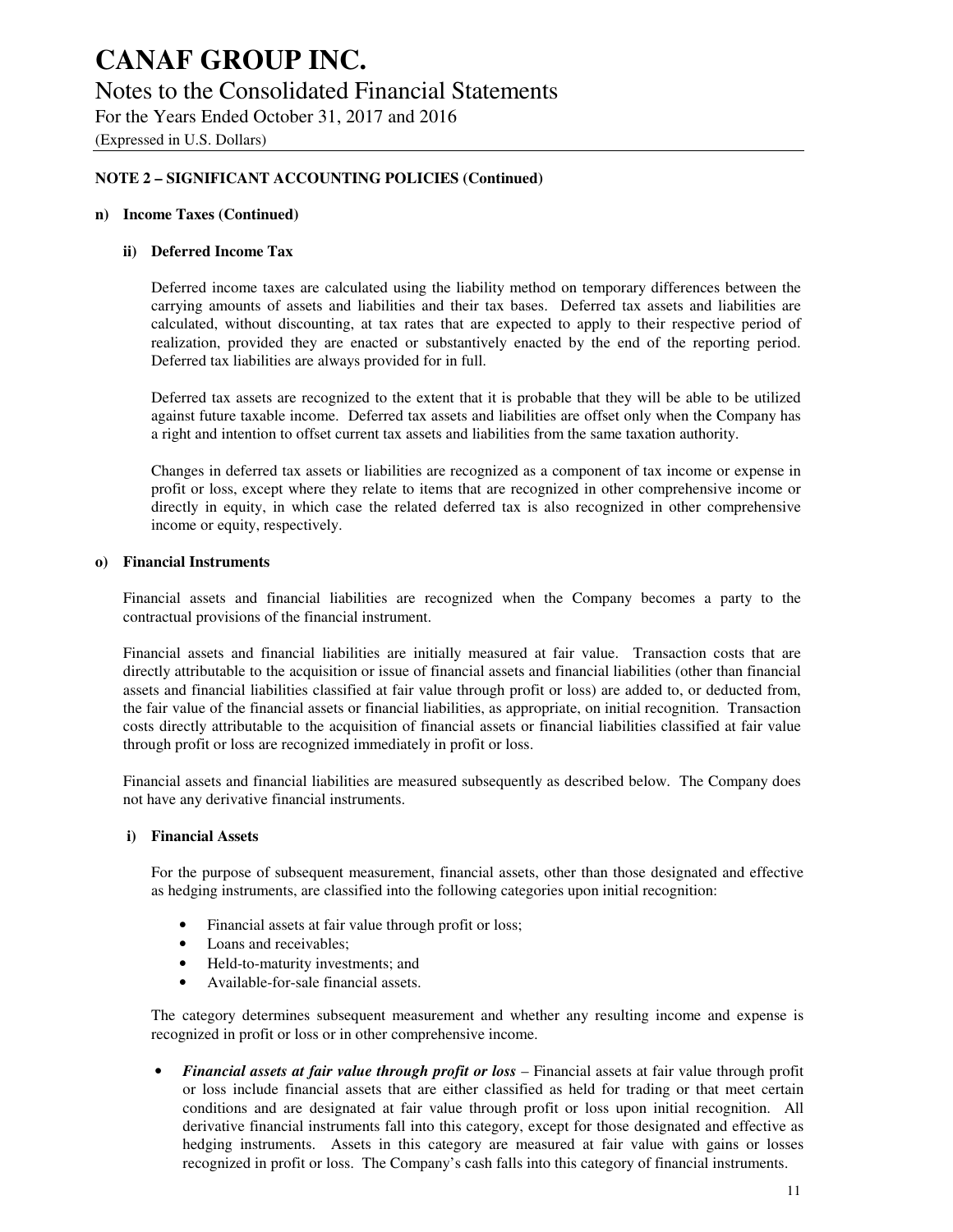### Notes to the Consolidated Financial Statements

For the Years Ended October 31, 2017 and 2016

(Expressed in U.S. Dollars)

#### **NOTE 2 – SIGNIFICANT ACCOUNTING POLICIES (Continued)**

#### **o) Financial Instruments (Continued)**

- **i) Financial Assets (Continued)** 
	- *Loans and receivables* Loans and receivables are non-derivative financial assets with fixed or determinable payments that are not quoted in an active market. After initial recognition, these are measured at amortized cost using the effective interest method, less any provision for impairment. Discounting is omitted where the effect of discounting is immaterial. The Company's trade receivables fall into this category of financial instruments.
	- *Held-to-maturity investments* Held-to-maturity investments are non-derivative financial assets with fixed or determinable payments and fixed maturity, other than loans and receivables. Investments are classified as held-to-maturity if the Company has the intention and ability to hold them until maturity. The Company currently does not hold financial assets in this category.
	- *Available-for-sale financial assets* Available-for-sale financial assets are non-derivative financial assets that are either designated to this category or do not qualify for inclusion in any of the other categories of financial assets. The Company currently does not hold financial assets in this category.

For financial assets measured at amortized cost, if, in a subsequent period, the amount of the impairment loss decreases and the decrease can be related objectively to an event occurring after the impairment was recognized, then the previously recognized impairment loss is reversed through profit or loss to the extent that the carrying amount of the investment at the date that the impairment is reversed does not exceed what the amortized cost would have been had the impairment not been recognized.

Financial assets are derecognized when the contractual rights to the cash flows from the financial asset expire or when the financial asset and all substantial risks and rewards are transferred.

#### **ii) Financial Liabilities**

For the purpose of subsequent measurement, financial liabilities are classified as either financial liabilities at fair value through profit or loss, or other financial liabilities upon initial recognition.

- *Financial liabilities at fair value through profit or loss* Financial liabilities at fair value through profit or loss include financial liabilities that are either classified as held for trading or that meet certain conditions and are designated at fair value through profit or loss upon initial recognition. Liabilities in this category are measured at fair value with gains or losses recognized in profit or loss. The Company currently does not hold financial liabilities in this category.
- *Other financial liabilities*  Other financial liabilities are subsequently measured at amortized cost using the effective interest method. Gains and losses are recognized in the statement of comprehensive income when the liabilities are derecognized as well as through the effective interest rate method amortization process. The Company's trade and other payables and bank loan fall into this category of financial instruments.

A financial liability is derecognized when it is extinguished, discharged, cancelled or expired.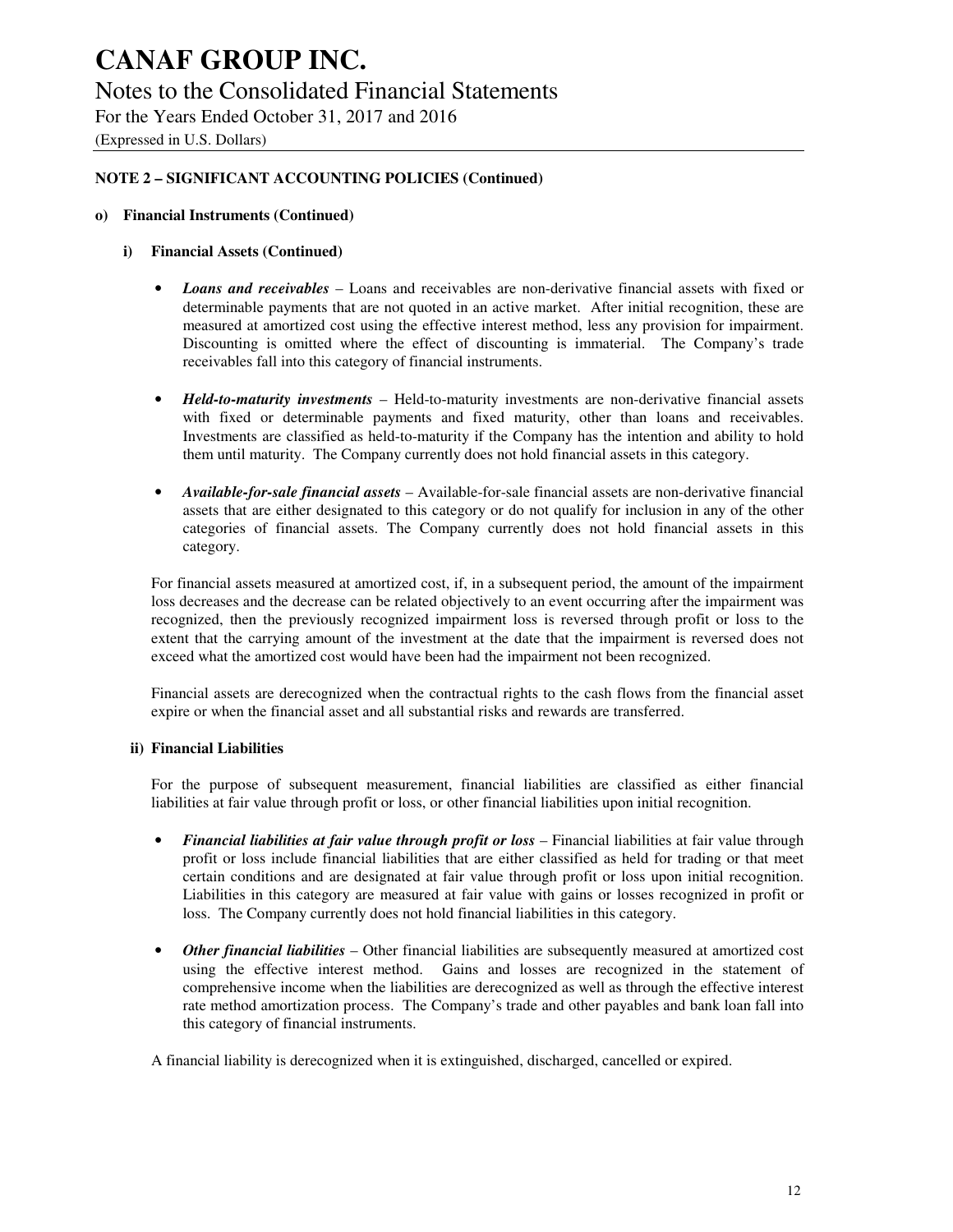## **CANAF GROUP INC.** Notes to the Consolidated Financial Statements For the Years Ended October 31, 2017 and 2016

(Expressed in U.S. Dollars)

#### **NOTE 3 – SIGNIFICANT ACCOUNTING JUDGMENTS, ESTIMATES AND ASSUMPTIONS**

In the application of the Company's accounting policies which are described in Note 2, management is required to make judgments, estimates, and assumptions about the carrying amounts of assets and liabilities that are not readily apparent from other sources. The estimates and associated assumptions are based on historical experience and other factors that are considered to be relevant. Actual results may differ from these estimates.

The estimates and underlying assumptions are reviewed on an ongoing basis. Revisions to accounting estimates are recognized in the period in which the estimate is revised if the revision affects only that period, or in the period of the revision and future periods, if the revision affects both current and future periods.

Significant judgments, estimates and assumptions that have the most significant effect on the amounts recognized in the consolidated financial statements are described below.

#### **a) Useful Lives of Property and Equipment and Intangible Assets**

Management reviews the useful lives of property, plant and equipment and intangible assets at each reporting date, based on the expected utility of these assets to the Company. Actual useful lives of these assets may differ from the estimate.

#### **b) Impairment of Non-Current Assets**

An impairment loss is recognized for the amount by which the asset's or cash-generating unit's carrying amount exceeds its recoverable amount. To determine the recoverable amount, management estimates expected future cash flows from each asset or cash-generating unit and determines a suitable interest rate in order to calculate the present value of those cash flows. In the process of measuring expected future cash flows, management makes assumptions about future operating results. These assumptions relate to future events and circumstances. In addition, when determining the applicable discount rate, estimation is involved in determining the appropriate adjustments to market risk and asset-specific risk factors.

Actual results may vary and may cause significant adjustments to the Company's assets within the next financial year.

#### **c) Deferred Tax Assets**

Deferred tax assets, including those arising from un-utilized tax losses, require management to assess the likelihood that the Company will generate sufficient taxable earnings in future periods in order to utilize recognized deferred tax assets. Assumptions about the generation of future taxable profits depend on management's estimates of future cash flows. In addition, future changes in tax laws could limit the ability of the Company to obtain tax deductions in future periods. To the extent that future cash flows and taxable income differ significantly from estimates, the ability of the Company to realize the net deferred tax assets recorded at the reporting date could be impacted.

The Company has recorded a valuation allowance against certain deferred tax assets due to the uncertainty in the realization of these assets.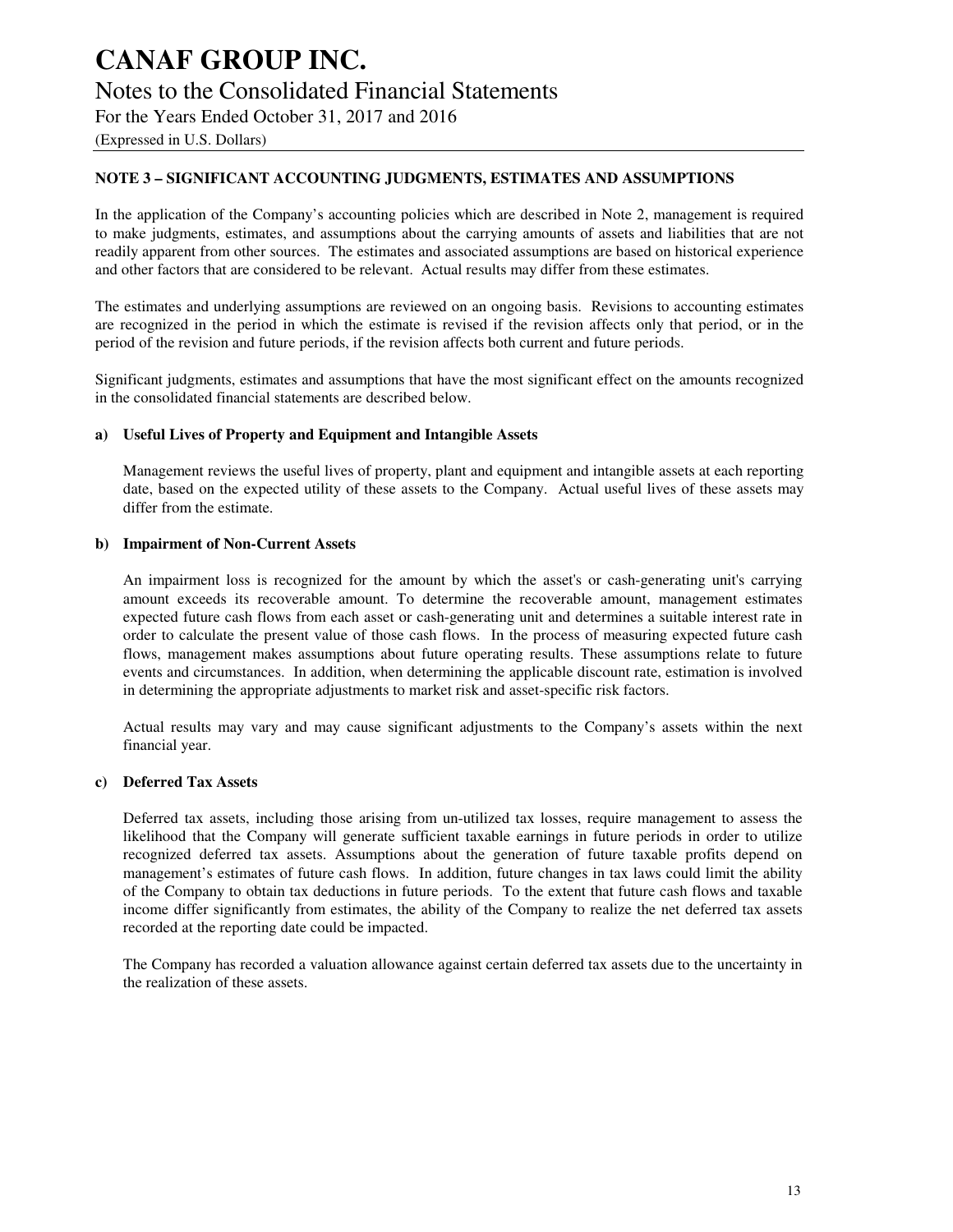## **CANAF GROUP INC.** Notes to the Consolidated Financial Statements

For the Years Ended October 31, 2017 and 2016

(Expressed in U.S. Dollars)

#### **NOTE 4 – ACCOUNTING STANDARDS ISSUED BUT NOT YET EFFECTIVE**

A number of new accounting standards, amendments to standards, and interpretations have been issued but not yet effective up the date of issuance of the Company's consolidated financial statements. The Company intends to adopt the following standards when it becomes effective.

#### **a) IFRS 9 – Financial Instruments**

IFRS 9 as issued reflects the first phase of the IASBs work on the replacement of IAS 39 and applies to classification and measurement of financial assets as defined in IAS 39. The mandatory effective date has been set for annual periods beginning on or after January 1, 2018 with early adoption permitted. The Company does not intend to early adopt IFRS 9. Based on current facts and circumstances, the Company do not expect its financial performance or disclosure to be materially affected by the application of the standard.

#### **b) IFRS 15 – Revenue from Contracts with Customers**

IFRS 15 clarifies the principles for recognizing revenue from contracts with customers. IFRS 15 will also result in enhanced disclosures about revenue, provide guidance for transactions that were not previously addressed comprehensively, and improve guidance for multiple-element arrangements. The standard is effective for annual periods beginning on or after January 1, 2018 with early adoption permitted. The Company does not intend to early adopt IFRS 15. Based on current facts and circumstances, the Company do not expect its financial performance or disclosure to be materially affected by the application of the standard.

#### **NOTE 5 – SALES TAX (PAYABLE) RECEIVABLE**

|                                                                                                  | 2017<br>\$      | 2016<br>S     |
|--------------------------------------------------------------------------------------------------|-----------------|---------------|
| South African Value-Added Tax (Payable) Receivable<br>Canadian Goods and Services Tax Receivable | (32,010)<br>357 | 17,298<br>572 |
|                                                                                                  | (31,653)        | 17,870        |
| <b>NOTE 6 - INVENTORIES</b>                                                                      |                 |               |
| <b>Raw Materials</b>                                                                             | 369,351         | 286,009       |
| Finished Goods – Calcine                                                                         | 102,870         | 117,320       |
|                                                                                                  | 472,221         | 403,329       |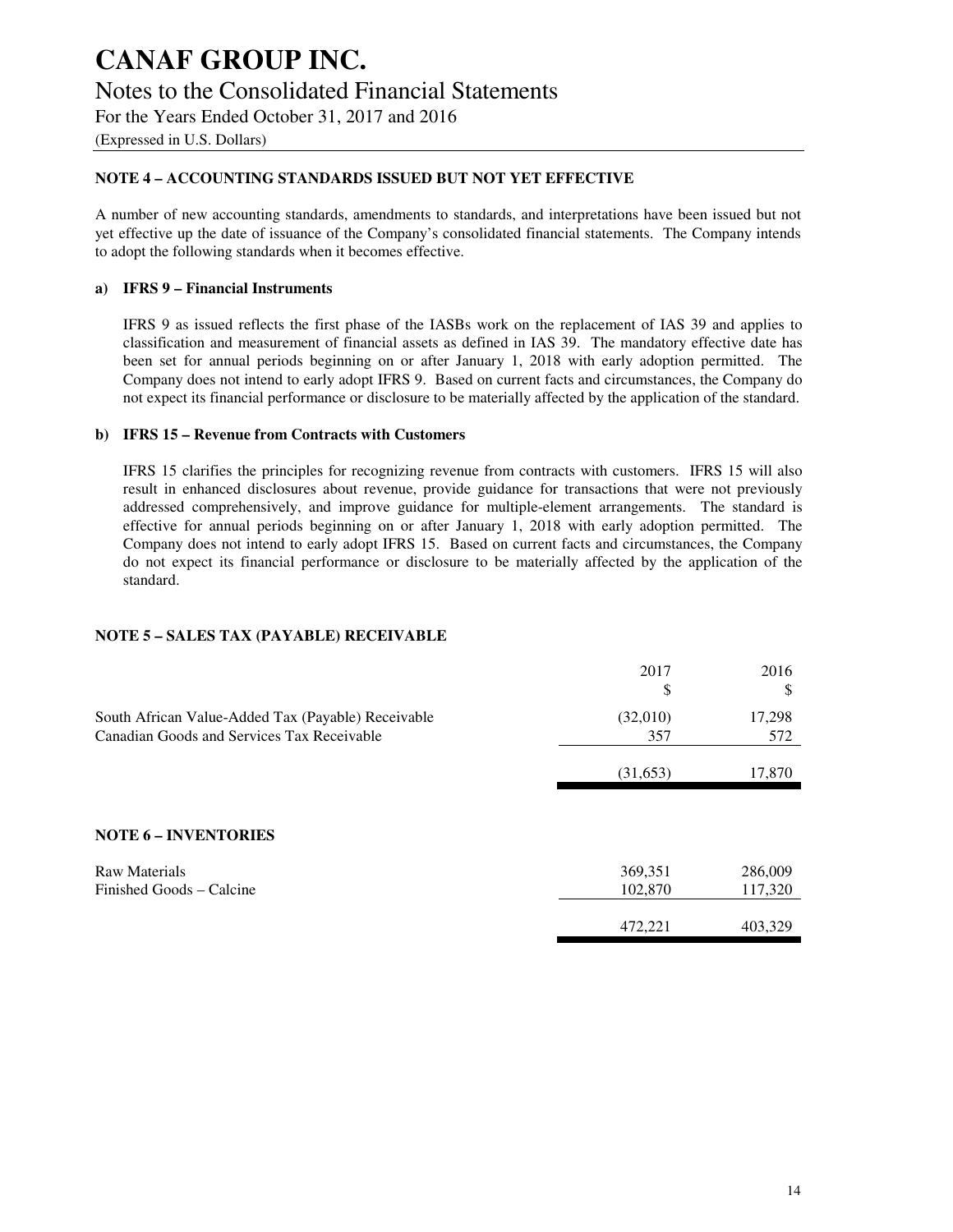### Notes to the Consolidated Financial Statements

For the Years Ended October 31, 2017 and 2016

(Expressed in U.S. Dollars)

#### **NOTE 7 – PROPERTY, PLANT AND EQUIPMENT**

|                                              | Land                     | <b>Building</b> | Computer<br>Equipment | Leasehold<br>Improvements | Office<br>Equipment | Plant and<br>Equipment | Vehicles           | Total                 |
|----------------------------------------------|--------------------------|-----------------|-----------------------|---------------------------|---------------------|------------------------|--------------------|-----------------------|
| <b>COST</b>                                  | S                        | \$              | \$                    | \$                        | \$                  | \$                     |                    | \$                    |
| Balance, October 31, 2015                    | 7,232                    | 74,159          | 14,736                | 166,482                   | 11,149              | 4,418,886              | 99,702             | 4,792,346             |
| <b>Additions</b>                             |                          |                 | 770                   |                           | 681                 | 202,972                |                    | 204,423               |
| Foreign Currency Translation                 | 191                      | 1,956           | 465                   | 4,391                     | 362                 | 89,784                 | 1,457              | 98,606                |
| Balance, October 31, 2016                    | 7,423                    | 76,115          | 15,971                | 170,873                   | 12,192              | 4,711,642              | 101,159            | 5,095,375             |
| <b>Additions</b>                             |                          | 89,602          | 598                   |                           | 5,004               | 88,018                 | 38,944             | 222,166               |
| Foreign Currency Translation                 | $\overline{\phantom{a}}$ | (9,008)         | (792)                 | (8,112)                   | (861)               | (144, 256)             | (4,882)            | (167, 911)            |
| Balance, October 31, 2017                    | 7,423                    | 156,709         | 15,777                | 162,761                   | 16,335              | 4,655,404              | 135,221            | 5,149,630             |
| <b>ACCUMULATED DEPRECIATION</b>              |                          |                 |                       |                           |                     |                        |                    |                       |
| Balance, October 31, 2015                    |                          | 4,944           | 14,494                | 144,606                   | 9,834               | 3,177,164              | 66,191             | 3,417,233             |
| Depreciation<br>Foreign Currency Translation | $\sim$                   | 1,385<br>268    | 269<br>409            | 13,386<br>5,140           | 747<br>333          | 320,693<br>68,680      | 8,708<br>1,433     | 345,188<br>76,263     |
| Balance, October 31, 2016                    |                          | 6,597           | 15,172                | 163,132                   | 10,914              | 3,566,537              | 76,332             | 3,838,684             |
| Depreciation<br>Foreign Currency Translation | $\overline{\phantom{a}}$ | 3,329<br>(501)  | 382<br>(742)          | 7,296<br>(8, 155)         | 1,113<br>(581)      | 363,989<br>(105, 424)  | 14,576<br>(2, 332) | 390,685<br>(117, 735) |
| Balance, October 31, 2017                    |                          | 9,425           | 14,812                | 162,273                   | 11,446              | 3,825,102              | 88,576             | 4,111,634             |
| <b>NET BOOK VALUE</b>                        |                          |                 |                       |                           |                     |                        |                    |                       |
| October 31, 2016                             | 7,423                    | 69,518          | 799                   | 7,741                     | 1,278               | 1,145,105              | 24,827             | 1,256,691             |
| October 31, 2017                             | 7,423                    | 147,284         | 965                   | 488                       | 4,889               | 830,302                | 46,645             | 1,037,996             |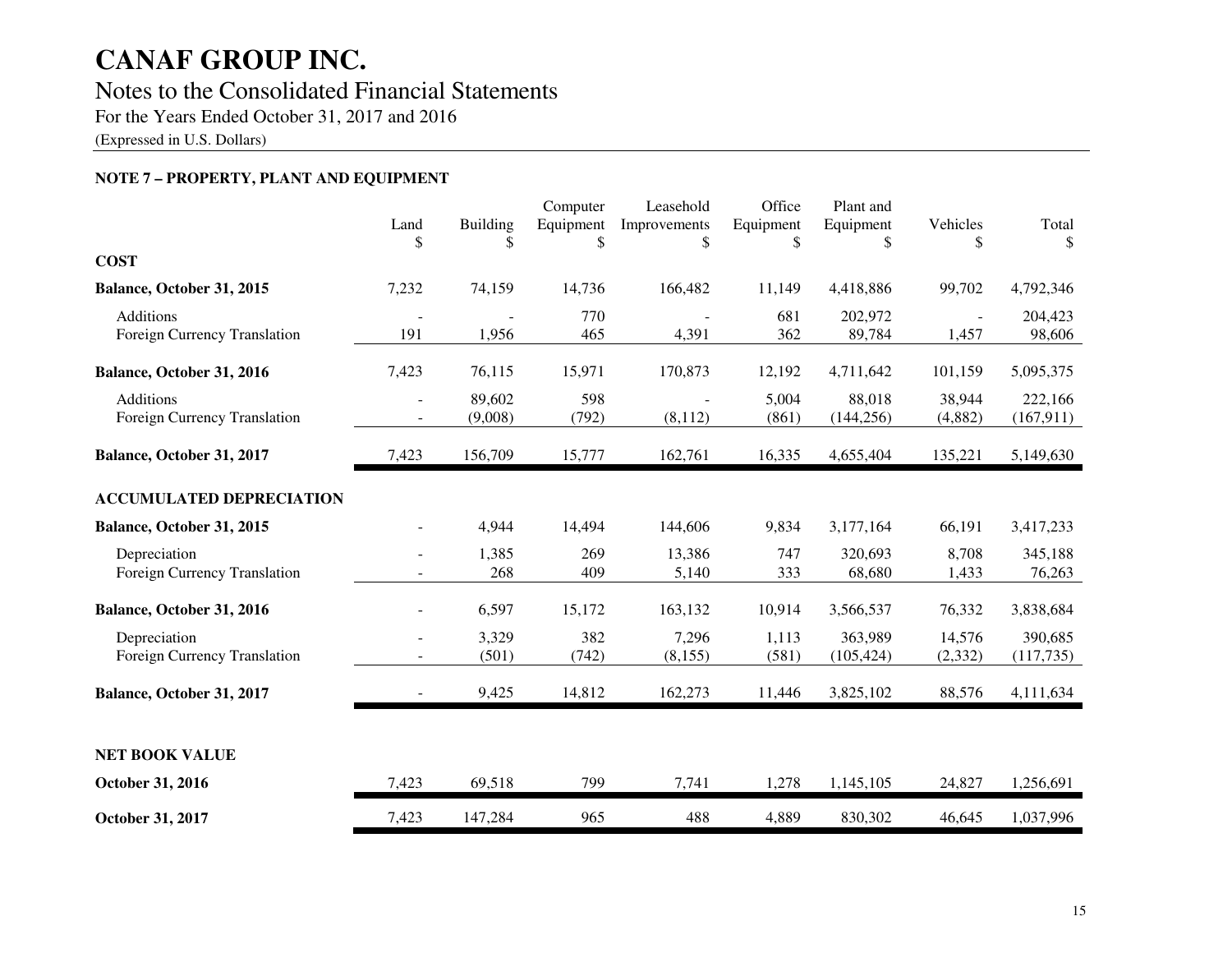### Notes to the Consolidated Financial Statements

For the Years Ended October 31, 2017 and 2016

(Expressed in U.S. Dollars)

| <b>NOTE 8 - TRADE AND OTHER PAYABLES</b> |            |            |
|------------------------------------------|------------|------------|
|                                          | 2017       | 2016       |
|                                          | \$         | \$         |
| <b>Trade Payables</b>                    | 706,085    | 484,292    |
| Payroll Payable                          | 27,790     | 31,773     |
| <b>Accrued Liability</b>                 | 24,000     | 24,000     |
|                                          |            |            |
|                                          | 757,875    | 540,065    |
|                                          |            |            |
| <b>NOTE 9 - BANK LOAN</b>                |            |            |
| <b>Bank Loan</b>                         | 416,882    | 702,230    |
| Less: Current Portion                    | (310, 819) | (298, 244) |
|                                          |            |            |
|                                          | 106,063    | 403,986    |
|                                          |            |            |

The bank loan bears interest at 10.25% per annum, matures on January 7, 2019, and is secured by the Company's furnace acquired with the proceeds from the loan. The bank loan is repayable in blended monthly payments of Rand 391,624 (\$27,690 translated at October 31, 2017 exchange rate). During the year ended October 31, 2017, the Company incurred interest expense totaling \$86,837 (2016 – \$71,721).

Future principal repayments for the next two fiscal years are as follows:

|      | \$      |
|------|---------|
| 2018 | 310,819 |
| 2019 | 106,063 |
|      | 416,882 |

#### **NOTE 10 – SHARE CAPITAL**

The Company is authorized to issue an unlimited number of common shares without par value. As at October 31, 2017, the Company had 47,426,195 common shares issued and outstanding as presented in the consolidated statements of changes in shareholders' equity. There are no stock options and share purchase warrants outstanding as at October 31, 2017 and 2016.

#### **NOTE 11 – RELATED PARTY TRANSACTIONS**

In addition to those transactions disclosed elsewhere in these consolidated financial statements, the Company has amounts owed to the following related parties:

- a) During the year ended October 31, 2017, the Company incurred professional fees of \$40,909 (2016 \$40,873) to an Officer (also a Director) of the Company for administration and bookkeeping services.
- b) During the year ended October 31, 2017, the Company incurred consulting fees of \$67,117 (2016 \$68,559) to an Officer (also a Director) of the Company for administration and management services.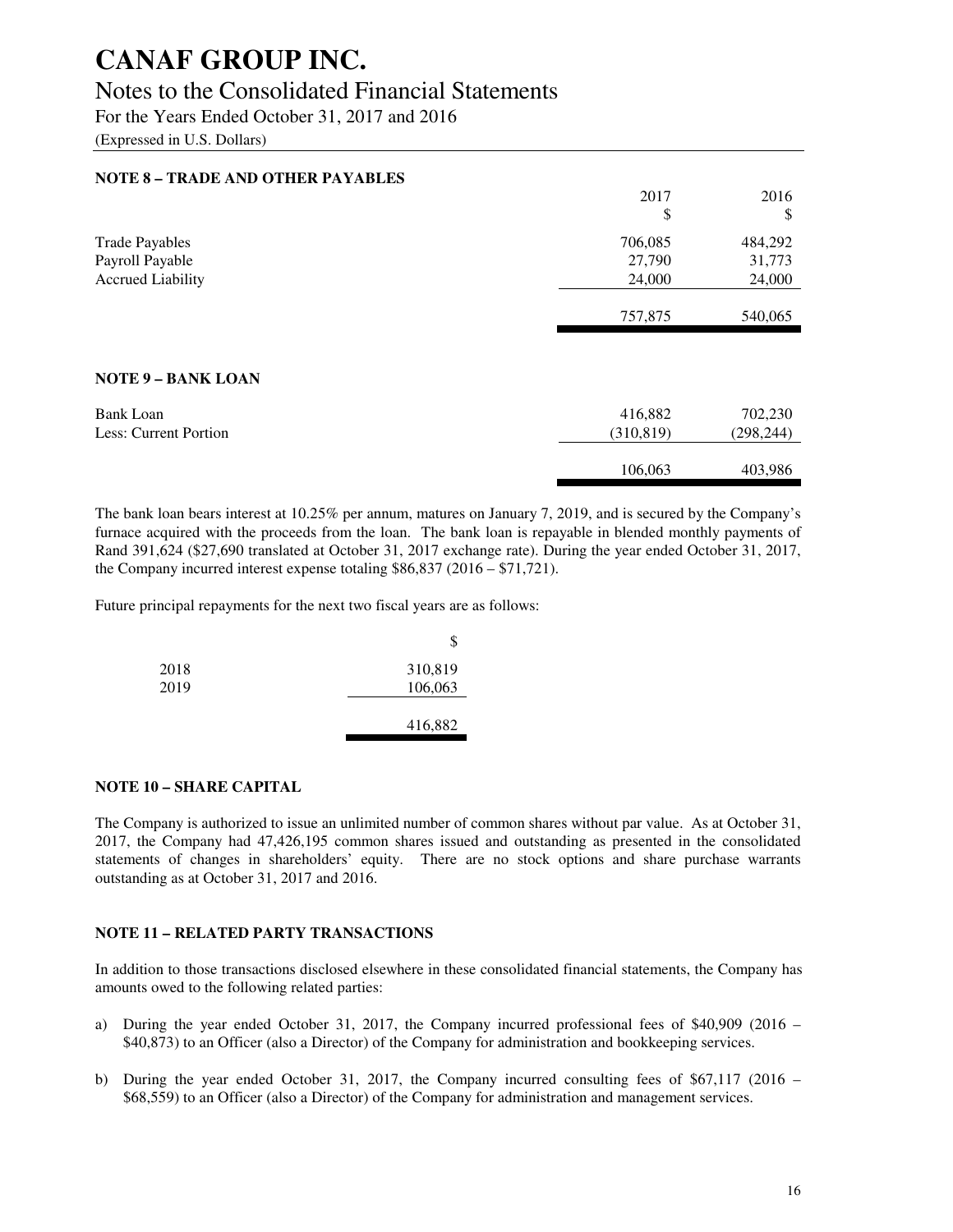### Notes to the Consolidated Financial Statements

For the Years Ended October 31, 2017 and 2016

(Expressed in U.S. Dollars)

#### **NOTE 11 – RELATED PARTY TRANSACTIONS (Continued)**

c) During the year ended October 31, 2017, the Company incurred management fees of \$119,504 (2016 – \$100,035) to three Directors of the Company for administration and management services in relation to the Company's coal processing business in South Africa.

All related party transactions were in the normal course of operations and were measured at the exchange value, which represented the amount of consideration established and agreed to by the related parties.

#### **NOTE 12 – INCOME TAXES**

#### **a) Provision for Income Taxes**

The income tax expense of the Company is reconciled to the net income for the year as reported in the consolidated statements of comprehensive income as follows:

|                                                               | 2017<br>\$ | 2016<br>S |
|---------------------------------------------------------------|------------|-----------|
|                                                               |            |           |
| Expected Income Tax Expense (Recovery) at Statutory Tax Rates | 191,435    | (81, 177) |
| Amounts Not Deductible for Tax                                | 222        | 396       |
| Effect of Differences in Tax Rates in Foreign Jurisdictions   | 13,891     | (6,910)   |
| Effect of Change in Statutory Tax Rates                       | (31,798)   |           |
| South African Income Tax (Recovery) on Dividends              |            | (36,318)  |
| Effect of Exchange Rate Changes and Losses Expired            | (31, 476)  | 31,592    |
| Change in Valuation Allowance                                 | 52,202     | (40,646)  |
|                                                               |            |           |
| Income Tax Expense (Recovery)                                 | 194,476    | (133,063) |
|                                                               |            |           |
| Current Income Tax Expense (Recovery)                         | 82,445     | (36,318)  |
| Deferred Income Tax Expense (Recovery)                        | 112,031    | (96, 745) |
|                                                               |            |           |
| Income Tax Expense (Recovery)                                 | 194,476    | (133,063) |

#### **b) Deferred Tax Assets and Liabilities**

As at October 31, 2017 and 2016, the Company has temporary differences between the carrying value of the assets and liabilities for financial reporting purposes and the amounts used for taxation purposes. The Company's deferred tax assets and liabilities are comprised of the following:

| Deferred Tax Assets                |            |            |
|------------------------------------|------------|------------|
| Canadian Non-Capital Losses        | 673,586    | 634,435    |
| Canadian Net Capital Losses        | 142,265    | 132,380    |
| South African Operating Losses     |            | 114,550    |
| Computer Equipment                 | 329        | 304        |
| Mineral Property                   | 42,353     | 39,212     |
| Deferred Tax Assets Not Recognized | (858, 533) | (806, 331) |
|                                    |            |            |
|                                    |            | 114,550    |
| Deferred Tax Liability             |            |            |
| Plant and Equipment                | (122, 022) | (131, 658) |
| Net Deferred Tax Liability         | (122.022)  | (17.108)   |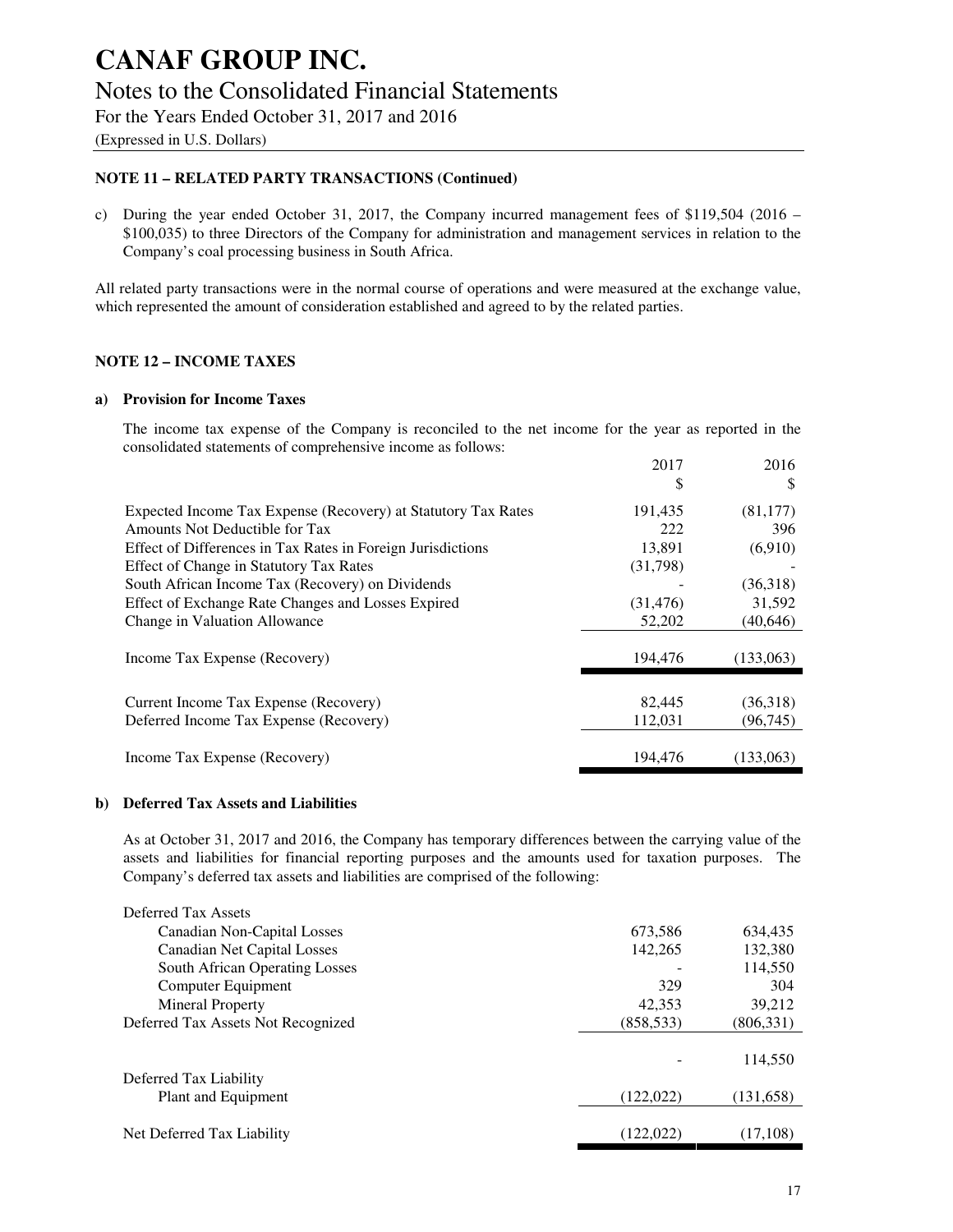### Notes to the Consolidated Financial Statements

For the Years Ended October 31, 2017 and 2016

(Expressed in U.S. Dollars)

#### **NOTE 12 – INCOME TAXES (Continued)**

#### **b) Deferred Tax Assets and Liabilities (Continued)**

As at October 31, 2017, the Company has accumulated Canadian non-capital losses of \$2,494,765 (CDN\$3,216,561) which are available to reduce future taxable income in Canada and expire as follows:

| 2026<br>180,524<br>368,052<br>2027<br>2028<br>387,310<br>2029<br>117,298<br>397,778<br>2030<br>2031<br>279,045<br>2032<br>208,484<br>187,012<br>2033<br>2034<br>198,702<br>2035<br>170,560 | \$        |
|--------------------------------------------------------------------------------------------------------------------------------------------------------------------------------------------|-----------|
|                                                                                                                                                                                            |           |
|                                                                                                                                                                                            |           |
|                                                                                                                                                                                            |           |
|                                                                                                                                                                                            |           |
|                                                                                                                                                                                            |           |
|                                                                                                                                                                                            |           |
|                                                                                                                                                                                            |           |
|                                                                                                                                                                                            |           |
|                                                                                                                                                                                            |           |
|                                                                                                                                                                                            |           |
|                                                                                                                                                                                            |           |
|                                                                                                                                                                                            | 2.494.765 |

As at October 31, 2017, the Company has Canadian tax deductible exploration expenditures of \$156,863 (CDN\$202,247) which can be carried forward indefinitely to offset future taxable income in Canada.

No provision for Uganda and Sierra Leone income taxes has been recorded as the Company is unable to accurately determine the amount of such loss carry forwards and other tax attributes at this time.

#### **NOTE 13 – SUPPLEMENTAL CASH FLOW INFORMATION**

#### **a) Change in Non-Cash Working Capital Accounts**

**b**)

|                               | 2017       | 2016       |
|-------------------------------|------------|------------|
|                               | \$         | \$         |
| <b>Trade Receivables</b>      | (743, 581) | 63,326     |
| Sales Tax Receivable          | 51,593     | 4,549      |
| Inventories                   | (93, 287)  | 111,172    |
| Prepaid Expenses and Deposits | (9,979)    | 40         |
| Trade and Other Payables      | 256,744    | (219, 281) |
| Income Taxes Payable          | 81,495     | (40, 816)  |
|                               | (457, 015) | (81,010)   |
| <b>Other Items</b>            |            |            |
| <b>Interest Paid</b>          | 86,837     | 71,721     |
| Interest Received             | 17,962     | 29,280     |
| Income Tax Paid               | 950        |            |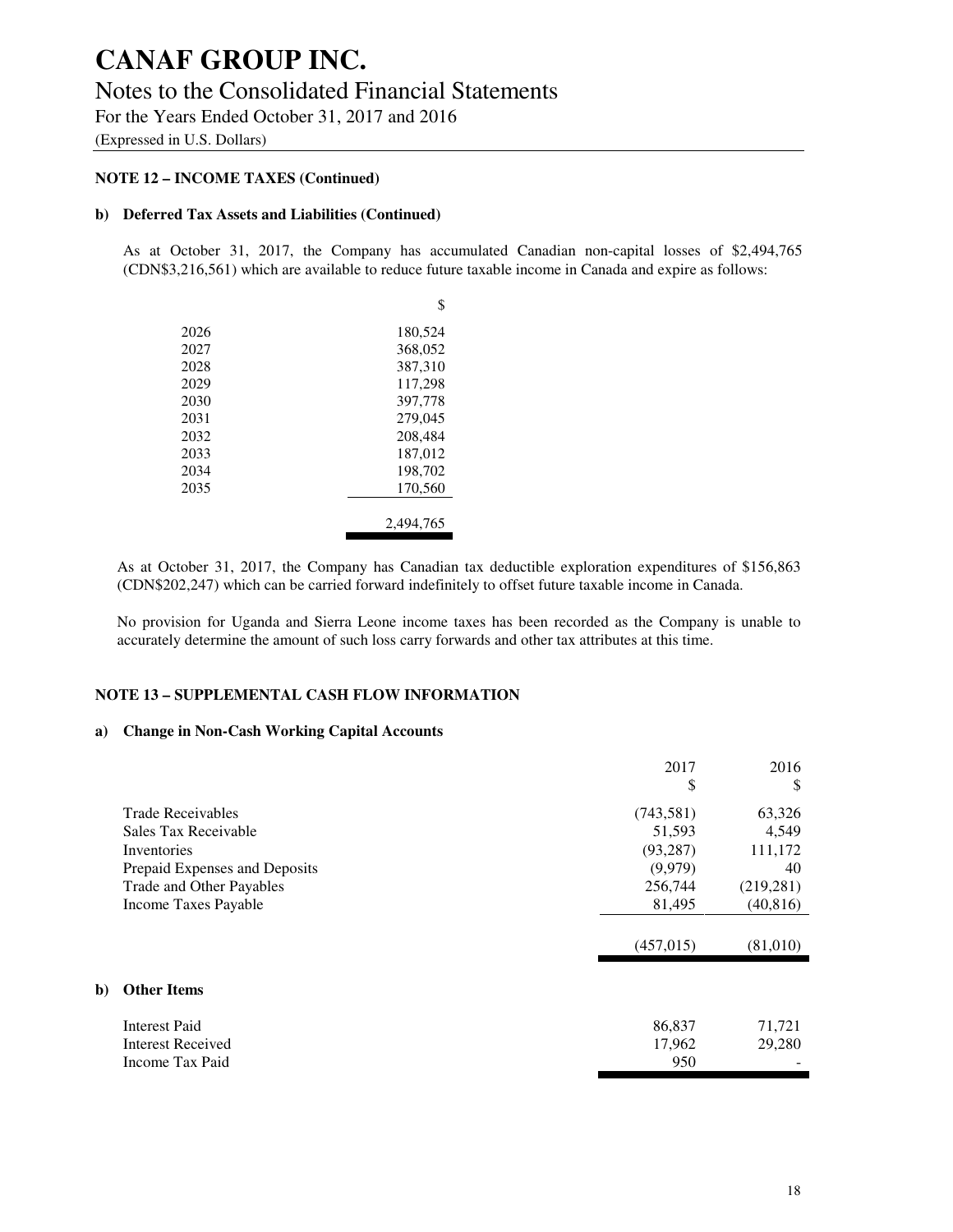### Notes to the Consolidated Financial Statements

For the Years Ended October 31, 2017 and 2016

(Expressed in U.S. Dollars)

#### **NOTE 14 – COST OF SALES**

|                                         | 2017       | 2016      |
|-----------------------------------------|------------|-----------|
|                                         | \$         | S         |
| Inventories, Beginning of the Year      | 403,329    | 512,000   |
| Analysis Fees                           | 21,767     | 18,249    |
| Depreciation                            | 390,685    | 345,188   |
| Electricity                             | 298,724    | 107,969   |
| Fuel, Oil and Lubricants                | 30,253     | 15,299    |
| <b>Machinery Rental</b>                 | 317,080    | 137,107   |
| <b>Medical Expenses</b>                 | 5,675      | 1,858     |
| <b>Product Purchases</b>                | 7,279,505  | 3,091,383 |
| Professional and Project Management Fee | 22,699     |           |
| Protective Clothing                     | 9,159      | 7,705     |
| Provident Fund                          | 12,138     | 10,915    |
| Repairs and Maintenance                 | 258,778    | 157,769   |
| Salaries and Benefits                   | 378,713    | 300,391   |
| Transportation                          | 519,723    | 297,959   |
| Inventories, End of the Year            | (472, 221) | (403,329) |
|                                         | 9,476,007  | 4,600,463 |

#### **NOTE 15 – GENERAL AND ADMINISTRATIVE EXPENSES**

| <b>Bank Charges and Interest</b>  | 3,890   | 3,376   |
|-----------------------------------|---------|---------|
| <b>Bad Debt</b>                   |         | 5,082   |
| Consulting Fees (Note $11(b)$ )   | 67,117  | 68,559  |
| Management Fees (Note $11(c)$ )   | 119,504 | 100,035 |
| Office, Insurance and Sundry      | 75.422  | 50,336  |
| Professional Fees (Note $11(a)$ ) | 80,452  | 78,877  |
| Promotion                         | 1,063   | 848     |
| Telephone                         | 15,769  | 14,493  |
| Transfer Agent and Filing Fees    | 10,543  | 9,465   |
| Travel                            | 44,191  | 41,771  |
|                                   | 417,951 | 372,842 |

#### **NOTE 16 – ECONOMIC DEPENDENCE**

Sales from the Company's South African coal processing business are substantially derived from two customers and as a result, the Company is economically dependent on these customers. The Company's exposure to credit risk is limited to the carrying value of its accounts receivable. As at October 31, 2017, trade receivables of \$1,310,828 were due from these customers and were collected subsequent to year-end.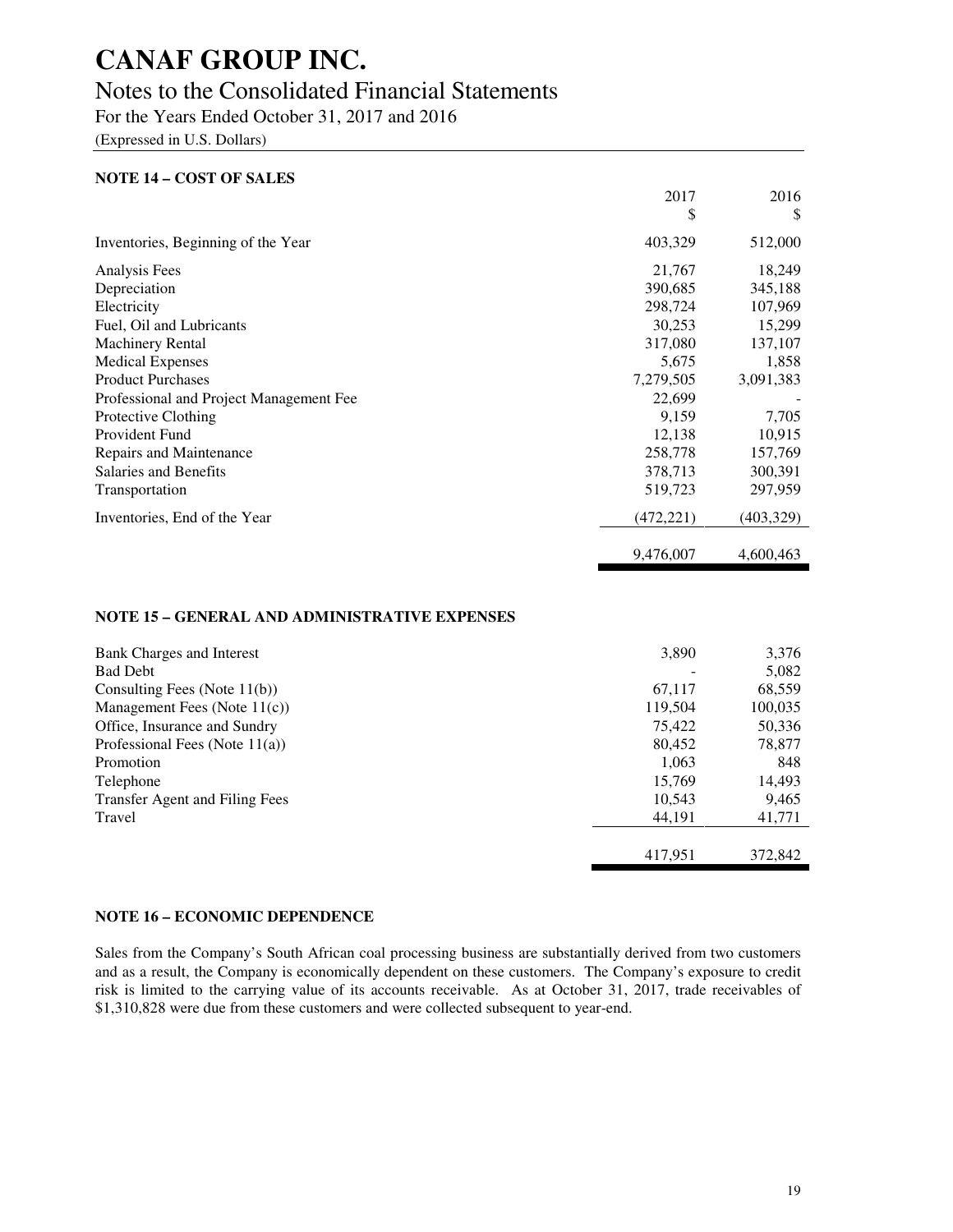### Notes to the Consolidated Financial Statements

For the Years Ended October 31, 2017 and 2016

(Expressed in U.S. Dollars)

#### **NOTE 17 – COMMITMENT**

The Company has an agreement to lease premises for its coal processing plant in South Africa for a term of ten years, expiring on December 31, 2020. The agreement offers the Company, in lieu of rent, feedstock coal to be delivered to its adjacent premises, which it purchases at market price. Should the Company decide to purchase feedstock coal from an alternative supplier which the lessor is otherwise able to provide, then a monthly rent of Rand 200,000 (\$14,141) is payable. To date, the Company has not been required to pay any rent for the premises as it has continued to purchase feedstock coal from the landlord.

#### **NOTE 18 – SEGMENT INFORMATION**

The Company operates in two reportable operating segments: the head office operations in Canada and the coal processing business in South Africa.

| \$<br>S<br>October 31, 2017                             | \$         |
|---------------------------------------------------------|------------|
|                                                         |            |
| Net (Loss) Income for the Year<br>(171, 119)<br>712,927 | 541,808    |
| Revenues (Note 16)<br>10,699,117                        | 10,699,117 |
| <b>Gross Profit</b><br>1,223,110                        | 1,223,110  |
| Depreciation – Cost of Sales<br>390,685                 | 390,685    |
| Interest Expense (Note 13)<br>86,837                    | 86,837     |
| Current Income Tax Recovery (Note 12(a))<br>82,445      | 82,445     |
| Deferred Income Tax Recovery (Note 12(a))<br>112,031    | 112,031    |
| 100,322<br><b>Current Assets</b><br>2,176,913           | 2,277,235  |
| Property, Plant and Equipment (Note 7)<br>1,037,996     | 1,037,996  |
| <b>Intangible Assets</b><br>1                           | 1          |
| <b>Total Assets</b><br>100,322<br>3,214,910             | 3,315,232  |
| October 31, 2016                                        |            |
| Net Loss for the Year<br>(176, 785)<br>(2,370)          | (179, 155) |
| Revenues (Note 16)<br>4,703,528                         | 4,703,528  |
| <b>Gross Profit</b><br>103,065                          | 103,065    |
| Depreciation – Cost of Sales<br>345,188                 | 345,188    |
| Interest Expense (Note 13)<br>71,721                    | 71,721     |
| Current Income Taxes Expense (Note 12(a))<br>(36,318)   | (36,318)   |
| (96, 745)<br>Deferred Income Taxes Expense (Note 12(a)) | (96, 745)  |
| 63,737<br><b>Current Assets</b><br>1,408,889            | 1,472,626  |
| Property, Plant and Equipment (Note 7)<br>1,256,691     | 1,256,691  |
| <b>Intangible Assets</b><br>1                           | 1          |
| <b>Total Assets</b><br>63,737<br>2,665,581              | 2,729,318  |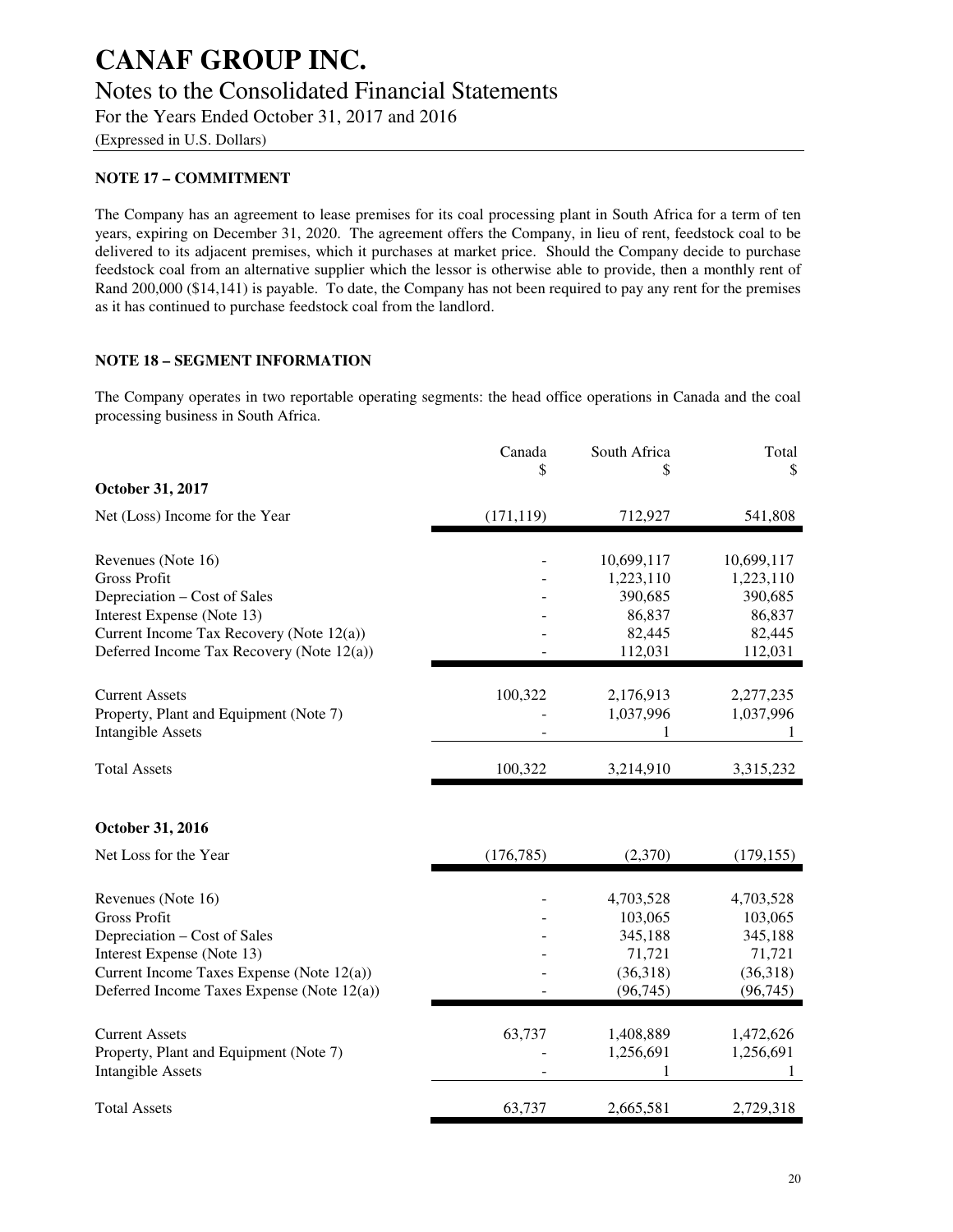## **CANAF GROUP INC.** Notes to the Consolidated Financial Statements

For the Years Ended October 31, 2017 and 2016

(Expressed in U.S. Dollars)

#### **NOTE 19 – CAPITAL RISK MANAGEMENT**

The Company's objectives in managing its capital are to ensure adequate resources are available to fund its coal processing business in South Africa, to seek out and acquire new projects of merit, and to safeguard its ability to continue as a going concern. The Company manages its share capital as capital, which as at October 31, 2017, totalled \$8,079,463 (2016 – \$8,079,463).

The Company manages its capital structure in a manner that provides sufficient funding for operational and capital expenditure activities. Funds are secured through the sale of calcine in South Africa and, when necessary, through debt funding or equity capital raised by means of private placements. There can be no assurances that the Company will be able to obtain debt or equity capital in the case of operating cash deficits.

The Company may, from time to time, invest capital that is surplus to immediate operational needs in short-term, liquid, and highly rated financial instruments held with major financial institutions, or in marketable securities. The Company may also, from time to time, enter into forward foreign exchange and commodity price contracts to hedge a portion of its exposure to movements in foreign exchange and commodity prices.

The Company has no externally imposed capital requirements and has not paid or declared any dividends since the date of incorporation, nor are any contemplated in the foreseeable future. There were no changes in the Company's approach to capital management during the year ended October 31, 2017.

#### **NOTE 20 – FINANCIAL RISK MANAGEMENT OBJECTIVES AND POLICIES**

The Company is exposed to various risks in relation to financial instruments. The Company's financial assets and liabilities by category are summarized in Note 2(o). The Company's risk management is coordinated at its head office in Canada in close co-operation with the board of directors and focuses on actively securing the Company's short to medium-term cash flows and raising finances for the Company's capital expenditure program. The Company does not actively engage in the trading of financial assets for speculative purposes. The most significant financial risks to which the Company is exposed are described below.

#### **a) Foreign Currency Risk**

Foreign exchange risk arises because of fluctuations in exchange rates. The Company conducts a significant portion of its business activities in foreign currencies. The Company's subsidiaries, principally located in South Africa, routinely transact in the local currency, exposing the Company to potential foreign exchange risk in its financial position and cash flows.

The assets, liabilities, revenue and expenses that are denominated in foreign currencies will be affected by changes in the exchange rate between the United States dollar and these foreign currencies. The Company has outstanding debt obligations that are payable in South African Rand. The Company does not currently use financial instruments to mitigate this risk.

#### **b) Credit Risk**

Credit risk is the risk of loss associated with a counterparty's inability to fulfill its payment obligations. The Company limits its exposure to credit loss for cash by placing its cash with high quality financial institutions and for trade receivables by performing standard credit checks. The credit risk for cash and trade receivables is considered negligible since the counterparties are reputable banks with high quality external credit ratings and customers with no history of default.

The Company has credit risk exposure related to its economic dependence on two customers for its calcine sales (Note 16). The Company has assessed its exposure to credit risk and has determined that no significant risk exists from these concentrations of credit.